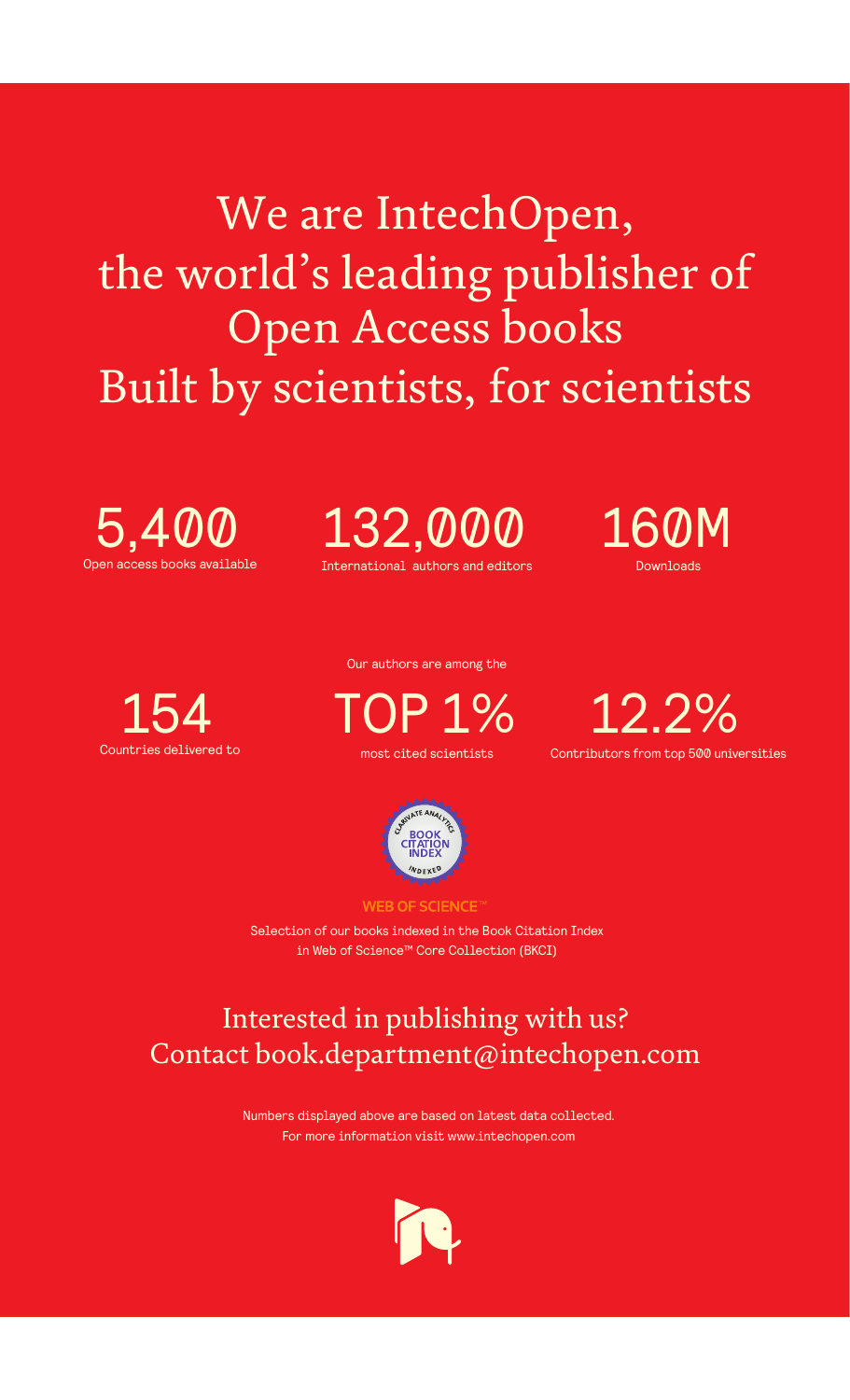#### **Chapter**

# The Profession of Biokinetics in South Africa: The Need for Access to the Public Healthcare System

*Yvonne Paul, Terry J Ellapen, Takalani C. Muluvhu and Makwena B. Ntjana*

#### **Abstract**

This chapter reviews the efficacy of the only South African exercise therapy profession (Biokinetics) in the rehabilitation of non-communicable diseases (NCDs). Biokinetics is a South African exercise therapy profession established in 1983 and which operates in both the pathogenic and fortogenic healthcare paradigms. Unfortunately, the profession of Biokinetics is restricted to the South African private healthcare sector. This chapter describes the scope of the profession of Biokinetics, empirical studies illustrating the efficacy of the profession in addressing society's non-communicable disease epidemic, and the challenges inhibiting the profession from gaining access to the South African public healthcare sector. It is hoped that the presentation and critical appraisal of the empirical evidence which illustrates the contribution of the profession of Biokinetics to the rehabilitation of NCDs justifies the authors' claims for the inclusion of the aforementioned profession in the South African public healthcare sector.

**Keywords:** Biokinetics, exercise therapy, non-communicable diseases, healthcare

#### **1. Introduction**

The profession of Biokinetics is a specialised application of clinical exercise therapy which developed from the South African Universities Physical Education Programme in 1983 [1]. The fundamental roots of the profession of Biokinetics date back to 1934 and form part of the history of the South African Defence Force [2]. In 1934, a resurgence in the study of Physical Education occurred in the South African Defence Force when senior military personnel found that South African recruits were in poor physical conditioning, with poor medical, dental, and psychological health [3–5]. As a result, the South African Defence Force established the *Physical Training Brigade*, a specialised unit aimed at rehabilitating military recruits experiencing medical, educational, dental, physical, social and/or psychological challenges [5, 6]. The multidisciplinary team responsible for the rehabilitation included medical doctors, educators, dentists, physical education instructors, physiotherapists, psychologists, and sociologists [5, 6]. Dr. Danie Craven was the inaugural director of the *Physical Training Brigade.*<sup>5</sup> This historical synopsis places the resurgence of the South African Physical Education programme in the context of military involvement in pioneering South African health and wellness efforts,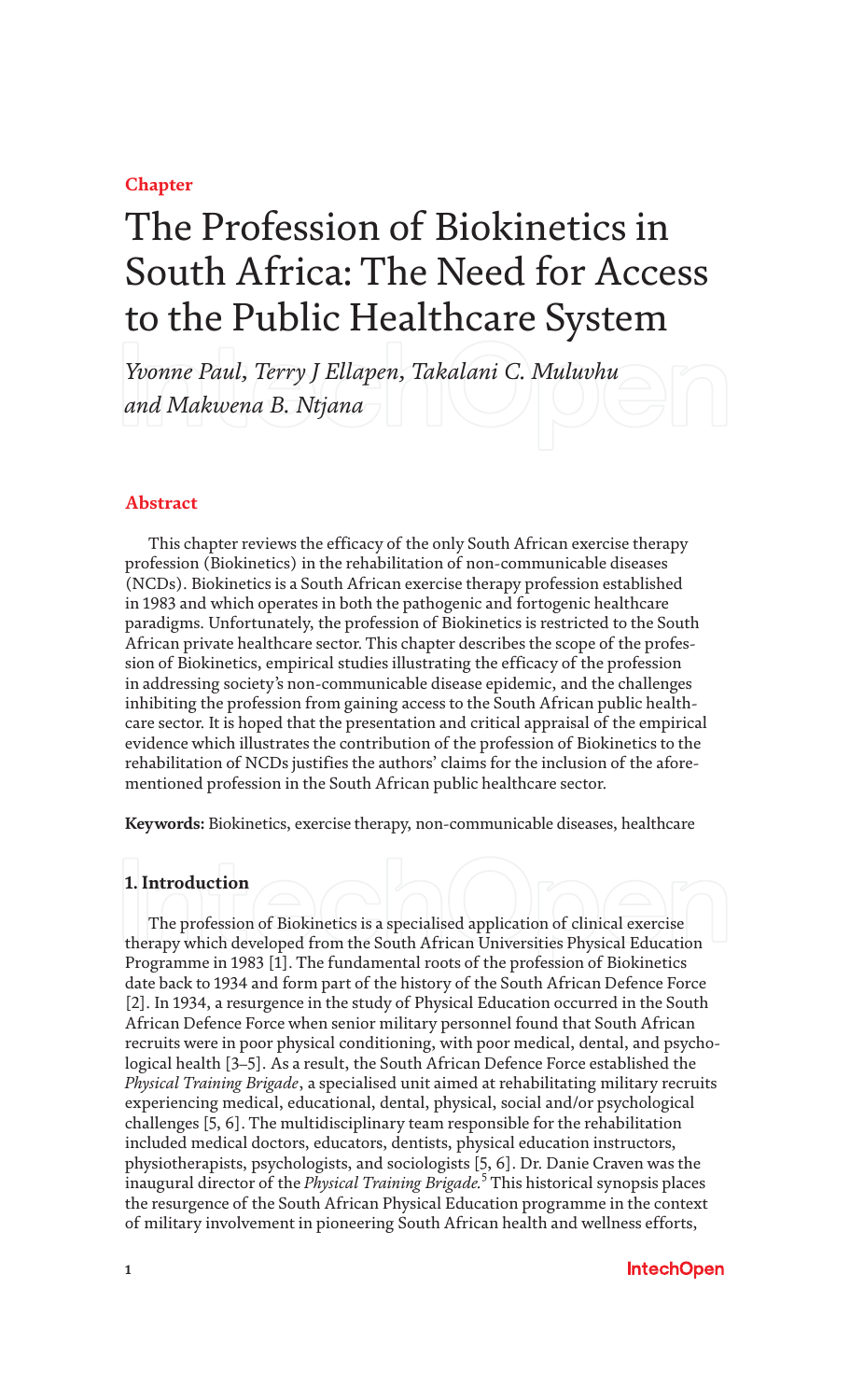commemorating the inaugural establishment of the first of the South African multidisciplinary medical rehabilitation team, and the intuitive preliminary South African exercise therapeutic and research based approach to restoring an individual's health and well-being. Biokinetics was born out of the philosophy that *exercise is medicine*. The ground-breaking empirical research of Dr. Danie Craven, Dr. Ernst Jokl and Prof. Gert Lukas Strydom has led to the development of the profession of Biokinetics [1, 7]. Professor Gert Strydom is affectionately known as the *"Father of Biokinetics,"* due to his immense contribution to the establishment and continued advancement of the profession [8].

During the late 1960's a drastic change in the research philosophy of South African exercise rehabilitative medicine occurred, prompted by the inventive research of Gert Lukas Strydom [9]. In his doctoral thesis Mr. Gert Strydom investigated the impact of a habitual structured exercise regime as a therapeutic modality to rehabilitate the functional exercise physiological capacity of coronary heart disease patients [9]. The empirical evidence obtained from the study illustrated that habitual, structured exercise regimes could successful augment cardiac rehabilitation and improve patients' quality of life. The success of these findings encouraged other proponents of the Biokinetics profession, such as FJ Buys and JJ Cilliers, to pursue postgraduate exercise-based rehabilitation credentials in the newly emerging field of Biokinetics [4, 10]. FJ Buys investigated the effects of a structured exercise regime on pre-diabetic and diabetic patients [10], while JJ Cilliers reviewed the effects of structured exercise training on the post-medical rehabilitation of injured soldiers [4]. FJ Buys later became a professor at the Potchefstroom University for Christian Higher Education (now known as North-West University), with JJ Cilliers becoming a prominent professor at Tshwane University of Technology.

#### **2. Scope of profession of Biokinetics**

The scope of the profession of biokinetics focuses on enhancing the physical health status and quality of life of a person through a clinical exercise evaluation and subsequent prescription of personalised exercise rehabilitation in the dual context of pathology (pathogenic healthcare paradigm) and physical performance enhancement (fortogenic healthcare paradigm) [11, 12]. The profession of Biokinetics also aggressively campaigns for health and wellness promotion as well as for the prevention of neuro-musculoskeletal injury and NCDs (fortogenic healthcare paradigm), thereby inspiring a positive change in the health and wellness continuum towards optimal well-being [1, 13]. Biokineticists are clinically trained professionals who address *inter*-*alia* the chronic concerns of NCDs in South Africa and Namibia through structured exercise rehabilitative intervention [14]. In the fortogenic health paradigm a person who is otherwise considered healthy, having no predisposing risk of neuro-musculoskeletal injury and/or NCDs, but who seeks to adopt a physically active lifestyle in order to avoid the onset and/or risk of illness, while simultaneously increasing their quality of life, consults a biokineticist [1, 14].

#### **3. Health dimensions and health paradigms**

Strydom *et al.* described the pathogenic healthcare paradigm as being inclusive of both the illness-care dimension and illness prevention dimension (**Figure 1**) [15]. The illness-care dimension involves the presence of disease and/or injury, while the illness prevention dimension involves the predisposing intrinsic risk of prospective disease and/or injury [15]. The illness-care and illness prevention health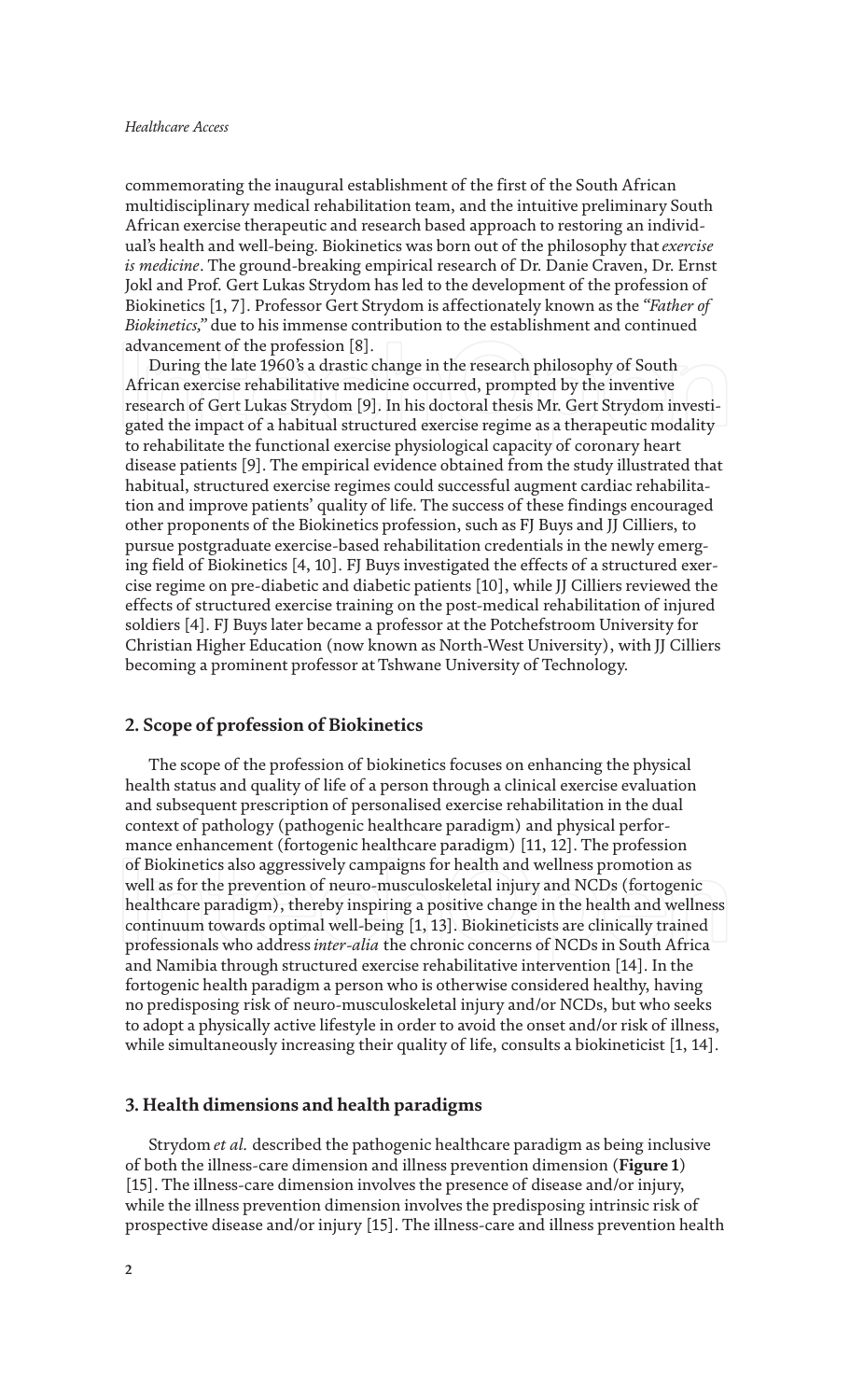

**Figure 1.** *Articulation of the health dimensions in the health paradigms [15].*

dimensions necessitate clinical management by the medical discipline that involves the expertise of the following medical specialists: oncologists, cardiologists, cardiothoracic surgeons, endocrinologists, neurologists, neuro-surgeons and orthopaedic surgeons, general medical practitioners, physiotherapists and nurses [16]. The fortogenic healthcare paradigm is the active attempt to prevent the onset of predisposing risk of neuro-musculoskeletal injury and/or NCDs. The aforementioned three healthcare dimensions actively intersect each other, thereby necessitating the expertise of the aforementioned medical and psycho-social disciplines (biokineticists, dieticians, and psychologists). This dynamic interweaving of the health paradigms encourages interprofessional collaboration [14, 17]. **Figure 1** provides a graphic representation of the dynamic overlap of the different health dimensions and of the interventions of the respective healthcare practitioners [12, 15]. **Table 1** describes the interaction of medical specialists in the rehabilitation of NCDs. The focus of this chapter is to illustrate the value of the profession of Biokinetics to the South African public healthcare sector. As such the chapter will exclusively describe the rehabilitation of NCDs. It must be stressed that Biokinetic rehabilitation also has a strong emphasis on neuro-musculoskeletal rehabilitation.

The aforementioned examples of NCD management provided by a biokineticist illustrate the value of their expertise that can serve both the private and public healthcare sectors. Many patients in the public healthcare sector who experience NCDs receive standardised treatment and do not receive individualised management. The medical and paramedical staff in the public healthcare sector are overworked and therefore prescribe general healthcare management strategies whose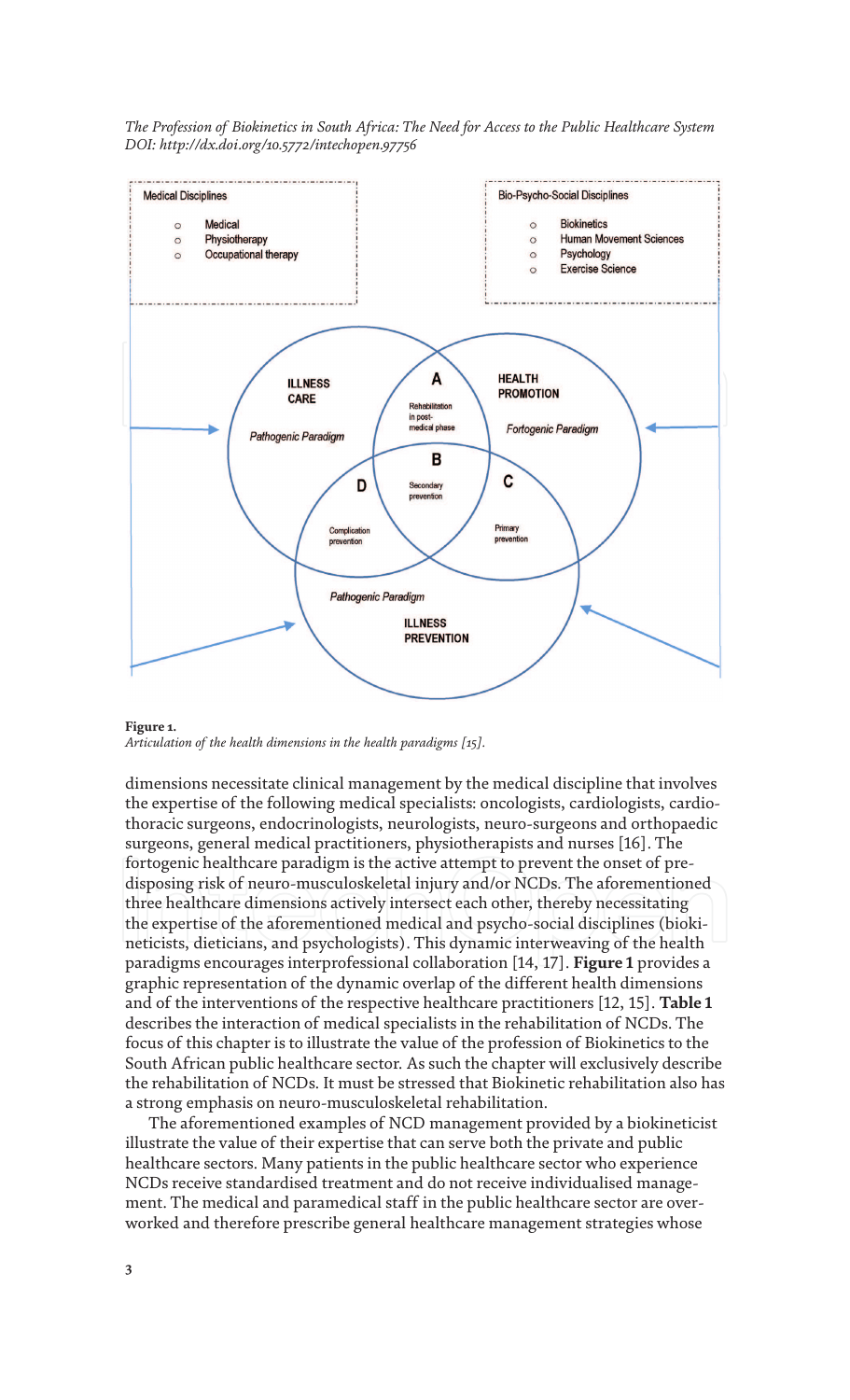| Areas                                                                                                                                                                                                                                                                                                                                                                                                                                                                                                                                                                                            | Non-communicable diseases                                                                                                                                                                                                                                                                                                                                                                                                                                                                                                                                                                                                                                                                                                                                                                                                                                                                                                                                                                                                                                                                                                                                                                                                                                                                                                                                                                                                                                                                                                                                                |  |
|--------------------------------------------------------------------------------------------------------------------------------------------------------------------------------------------------------------------------------------------------------------------------------------------------------------------------------------------------------------------------------------------------------------------------------------------------------------------------------------------------------------------------------------------------------------------------------------------------|--------------------------------------------------------------------------------------------------------------------------------------------------------------------------------------------------------------------------------------------------------------------------------------------------------------------------------------------------------------------------------------------------------------------------------------------------------------------------------------------------------------------------------------------------------------------------------------------------------------------------------------------------------------------------------------------------------------------------------------------------------------------------------------------------------------------------------------------------------------------------------------------------------------------------------------------------------------------------------------------------------------------------------------------------------------------------------------------------------------------------------------------------------------------------------------------------------------------------------------------------------------------------------------------------------------------------------------------------------------------------------------------------------------------------------------------------------------------------------------------------------------------------------------------------------------------------|--|
| Area A displays the overlap between the pathogenic and fortogenic health<br>paradigms, which is known as final-phase rehabilitation, or post medical phase<br>(Figure 2). During this phase rehabilitation consists exclusively of physical<br>activity and conditioning as the primary therapeutic modality.                                                                                                                                                                                                                                                                                    | An example would be an asthmatic patient who takes prescribed medication, has undergone physiotherapy and, lastly, is<br>referred to a biokineticist [15]. While medication management falls within the purview of a pulmonologist and a pharmacist,<br>the physiotherapist provides acute and sub-acute phases of physical activity rehabilitation and the expertise of the biokineticist<br>improves the asthmatic patient's respiratory (and subsequently cardiorespiratory) function and quality of life, encouraging<br>independent living through structured exercise and physical activity. Ensuring the patient's capacity for, and their improvement<br>in, independent living is also the function of an occupational therapist.                                                                                                                                                                                                                                                                                                                                                                                                                                                                                                                                                                                                                                                                                                                                                                                                                               |  |
| Area B is known as secondary prevention, in which a given patient has an injury<br>and/or disease, and has undergone surgical intervention, pharmaceutical<br>management, and is subsequently engaged in final-phase functional<br>rehabilitation in order to prevent deterioration of the predisposing injury (and/or<br>disease) and avoid the development of co-morbidities.                                                                                                                                                                                                                  | A typical example would be a cardiac artery disease (CAD) patient who has successfully undergone surgery, has been prescribed<br>chronic cardiac medication (to reduce the viscosity of his blood, as well as to control his blood pressure and heart rate). The<br>patient would have completed acute and sub-acute phases of physiotherapy before finally being referred to a biokineticist.<br>The primary goal of the biokineticist is ensure that the patient maintains a controlled and structured physically active<br>lifestyle (within safe clinical exercise physiology guidelines) in order to prevent the recurrence of, and/or development of,<br>co-morbidities. Many cardiac patients have experienced the value of controlled structured clinical exercise regimes but are<br>reluctant to habitually comply with further clinical exercise programmes [15]. As such, many CAD patients continue to be<br>physically active through participation in structured controlled games and sport (recreational therapy). <sup>15</sup> Biokineticists should<br>refer these patients to recreational therapists to prescribe games, sport and physical activity regimes [14]. It is, however,<br>imperative that these patients comply with regular biokinetic clinical cardiorespiratory evaluations so as to determine their<br>cardiorespiratory status and the efficacy of exercise therapy. This interaction implies interprofessional collaboration between<br>cardiologists, pharmacists, physiotherapists, biokineticists and recreational therapists. |  |
| Area C refers to the scenario in which a healthy, illness free, person is who is not<br>predisposed to any risk of pathology seeks to use physical activity as a proactive<br>protective mechanism against illness and risk of illness (primary prevention).<br>Such individuals seek the expertise of biokineticists in order to prescribe a<br>physical activity programme so as to increase their physical conditioning and<br>quality of life. A common example of this would be an apparently healthy person<br>exercising at a health and fitness centre and/or gymnasium (Virgin Active). |                                                                                                                                                                                                                                                                                                                                                                                                                                                                                                                                                                                                                                                                                                                                                                                                                                                                                                                                                                                                                                                                                                                                                                                                                                                                                                                                                                                                                                                                                                                                                                          |  |
| Area D is known as complication prevention, which occurs when a patient has no<br>disease and/or injury but is categorised as being at an elevated risk of developing<br>NCDs due to an unhealthy lifestyle (Figure 1).                                                                                                                                                                                                                                                                                                                                                                          | Coronary artery disease, diabetics and obese patients are common examples of individuals who need to adopt lifestyle<br>modifications that include dietary improvements, a reduction in alcohol ingestion, and termination of smoking and regular<br>compliance with structured controlled exercise. Individuals are influenced by both modifiable (nutritional choice, alcohol<br>ingestion abuse, tobacco abuse, physical inactivity, and stress) and non-modifiable (genetic predisposition, age, and gender)<br>risk factors which adversely impact their cardiometabolic profiles. In order to prevent the development of, or advancement of<br>existing NCDs, these patients require the interprofessional collaborative expertise of both the medical and bio-psych-social<br>disciplines [17, 18].                                                                                                                                                                                                                                                                                                                                                                                                                                                                                                                                                                                                                                                                                                                                                               |  |

**Table 1.** *The collaborative interface among the various healthcare professionals while managing non-communicable and neuro-musculoskeletal injuries.*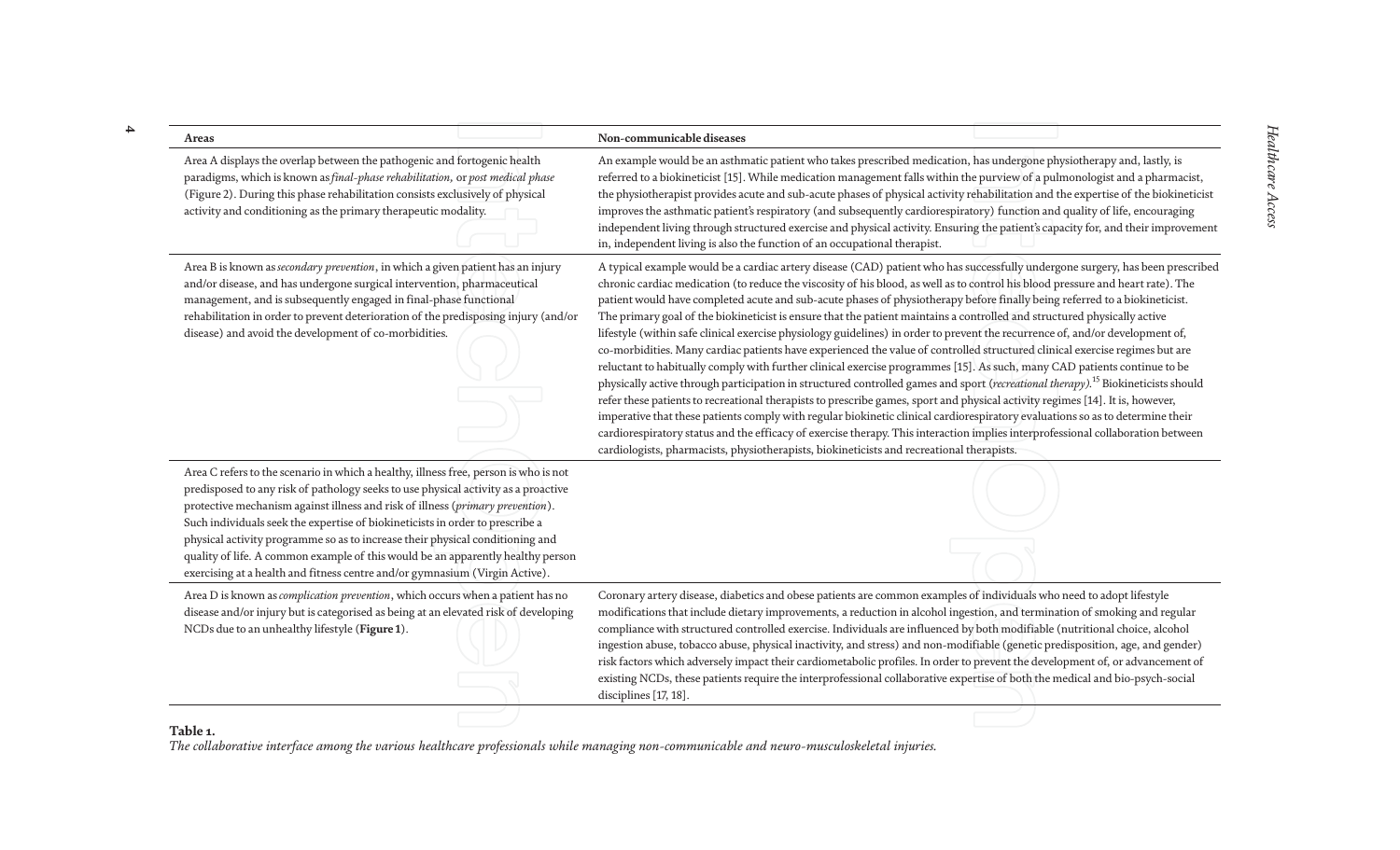efficacy may not be applicable to all patients suffering from NCDs. The inclusion of skilled practitioners (such as biokineticists) in the public healthcare sector will provide the necessary medical assistance to patients and alleviate the stress placed upon already overworked public healthcare sector staff. The incidence of NCDs and the upsurge in their mortality is of international concern, therefore countries that have skilled professions that are able to assist the present medical workforce in order to better combat NCDs should embrace the aid offered by these healthcare practitioners and include them in the public healthcare management team. The paper encourages the South African Department of Health to include the profession of Biokinetics in the public healthcare registry.

#### **4. Non-communicable diseases**

Non-communicable diseases (NCDs) are a group of non-infectious diseases which include chronic diseases of slow progression over a prolonged period of time. These diseases can, however, progress rapidly should they remain untreated and have the potential to lead to premature death. Epidemiological statistics attribute approximately 41 million premature deaths per year globally to NCDs [19], with 85% of the aforementioned mortalities occurring in low to middle income countries such as South Africa [19]. The World Health Organisation has identified four primary non-communicable diseases, which include cardiovascular diseases, respiratory diseases, cancer, and diabetes mellitus as being of particular concern. Collectively, these primary NCDs account for 80% of all deaths attributable to NCDs per year [19]. The individual morality rates of the primary NCDs are: 17.9 million deaths (43.6%) due to cardiovascular diseases, followed by cancer (nine million deaths, 21.9%), respiratory diseases (approximately four million deaths, 9.7%), and diabetes mellitus (approximately one and a half million deaths, 3.6%) [19].

Unhealthy nutritional choices, physical inactivity, alcohol, and tobacco use have been identified as modifiable predisposing risks for mortality related to NCDs. These aforementioned risk factors have been classified as modifiable risk factors, suggesting that if a patient changes their behaviour, this would favourably improve their health status. Regular physical activity of moderate intensity (150 minutes/ week) and/or high intensity (75 minutes/week) as recommended by the American College of Sports Medicine has proven successful in improving the risk factors associated with NCDs, thereby improving not only the longevity of patients, but also their quality of life [16, 18, 20].

#### **5. How exercise combats non-communicable diseases**

This section will describe the manner in which habitual exercise, through exercise-induced physiological mechanisms, favourably influences the primary mortality agents of NCDs: cardiovascular diseases, chronic respiratory diseases, diabetes mellitus, and cancer.

#### **5.1 Exercise-induced mechanisms for combatting cardiovascular diseases**

Empirical exercise physiology literature has shown that habitual physical activity and exercise reduces heart rate and blood pressure, favourable alters high density lipoprotein (HDL) levels, low density lipoprotein (LDL) ratios, total serum cholesterol, excess body mass and body fat [20, 21]. The following exercise-induced physiological mechanisms assist compromised cardiovascular function: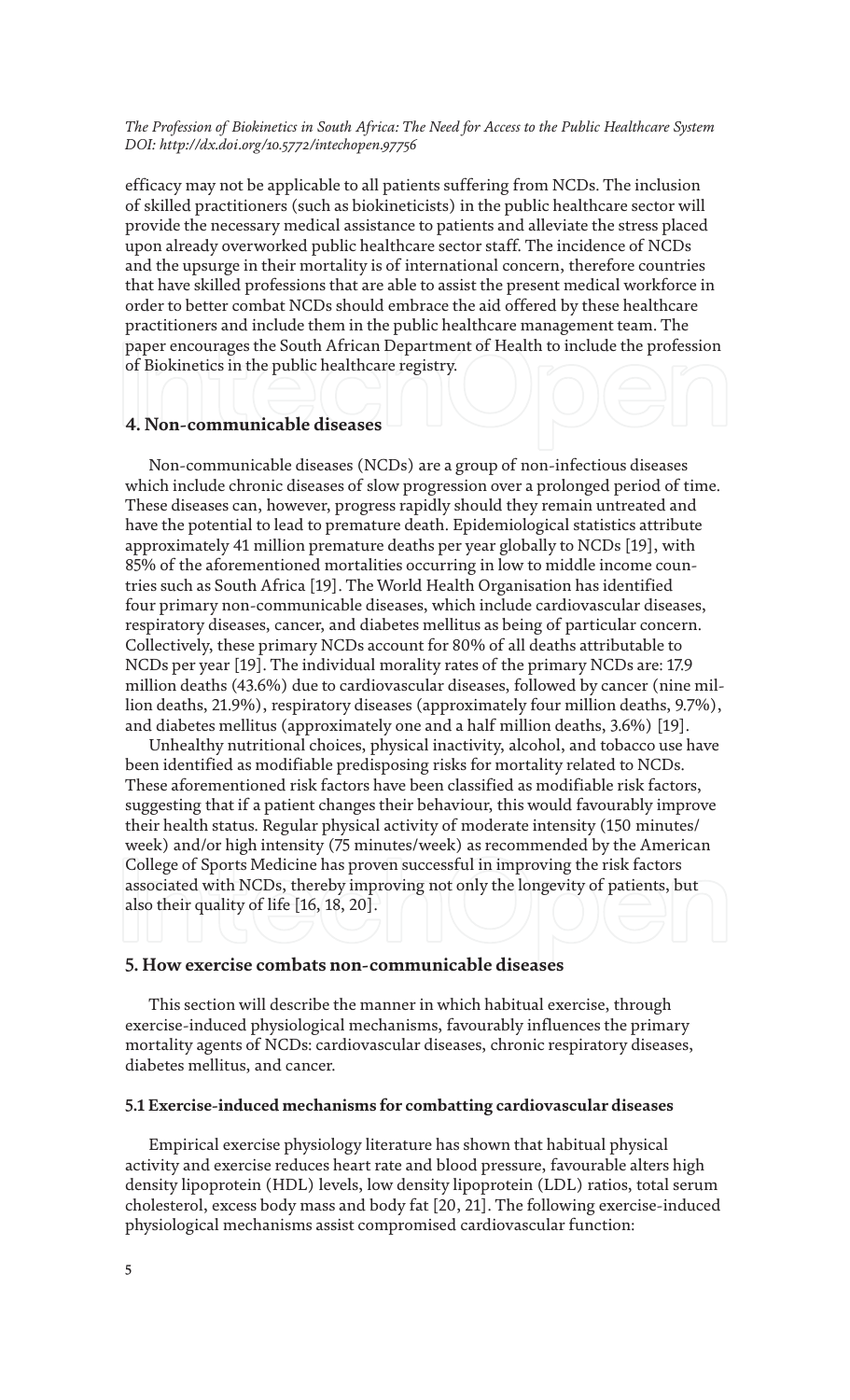- i. Regular exercise improves arterio-venous extraction of oxygen from haemoglobin, which improves cardiorespiratory function. At rest 75–85% of the oxygen bound haemoglobin (oxyhaemoglobin) returns to the heart without having been extracted, while during exercise a larger portion of oxygen (approximately 75%) is extracted from oxyhaemoglobin in order to be used to produce energy. Increased exercise intensity lowers arterial partial pressure extracting more oxygen from oxyhaemoglobin, which becomes a chronic exercise-induced adaptation and prevents an increase in heart rate and blood pressure. This exercise induced mechanism lowers the incidence of cardiac arrest.
- ii. Regular exercise and physical activity increase vagal tone, reducing heart rate. This reduction in heart rate affords greater ventricular filling time, thereby increasing end diastolic volume. The increased end diastolic volume in turn contributes to larger stroke volume, where a greater volume of blood being pumped means that a greater volume of oxygen and nutrients is available to the physically active musculature [20].
- iii. Regular exercise also decreases arterial blood pressure as measured by the heart rate pressure product (RPP). The rate pressure product (RPP) is the product of the heart rate (HR) multiplied by systolic blood pressure (SBP) [RPP = SBP x HR] [21]. It is the index of myocardial oxygen consumption. As the RPP decreases, greater exercise intensity is required in order to elicit chest pain and/or discomfort (angina pectoris), which allows the patient to perform a greater volume of physical activity, thereby improving their quality of life. Clinically, decreased RPP lowers the myocardial oxygen index, reducing elevated heart rate and blood pressure [21].
- iv. Exercise primarily increases venous return through the following hemodynamic mechanisms:
	- Habitual physical activity and exercise produces laminar shear stress on the coronary endothelium, which changes the shape of the endothelial cells in the direction of blood flow which in turn stimulates the release of nitric oxide. Nitric oxide diffuses into the endothelium and surrounding smooth muscles producing vasodilation [20].
	- Habitual exercise produces better calcium handling in coronary muscles, which decreases coronary vasoconstriction and conversely increases coronary vasodilation. Coronary vasodilation reduces resistance to blood flow thus lowering blood pressure [20].

#### **5.2 Exercise-induced mechanisms for combatting chronic respiratory diseases**

Chronic respiratory diseases include both chronic obstructive pulmonary disease, characterised by airway obstruction due to emphysema, and chronic bronchitis (inflammation of the bronchioles). Chronic restrictive pulmonary disease consists of chronic lung disorders that produce fibrosis (scarring) and inflammation, which limits inhalation. The most crucial impediment of patients suffering from chronic obstructive respiratory disease pertains to the hyperinflation exercise response that stems from their constrained exhalation. Hyperinflation could be due to increased airway resistance and reduced lung elasticity recoil. Durstine and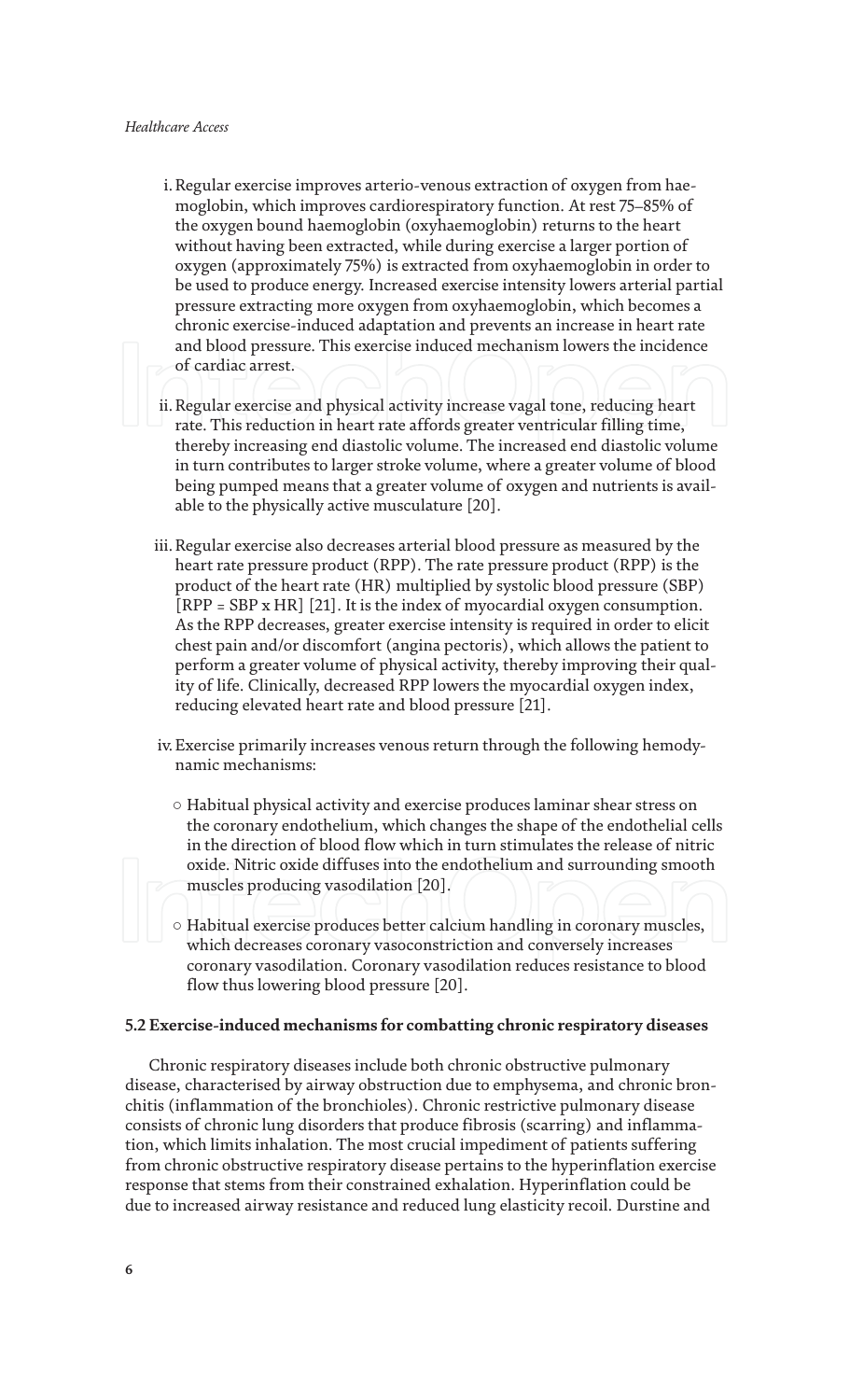Moore have reported that structured and controlled physical activity can offer the following exercise-induced benefits:

#### i. Cardiorespiratory reconditioning

ii. Reduced hyperinflation

- iii. Enhanced ventilatory efficiency and ventilation-perfusion matching
- iv. Increased respiratory muscle strength and endurance
- v. Desensitisation to dyspnoea (shortness of breath) and anxiety of physical activity regarding exertion
- vi. Improves lung diffusing capacity for carbon monoxide

#### **5.3 Exercise-induced mechanisms for combatting diabetes mellitus**

Habitual physical activity and structured exercise reduces the hyperglycaemic state of diabetic patients during and after an exercise session by increasing glucose absorption, which reduces glucose blood concentration.

• Regular exercise increases insulin sensitivity, which necessitates a reduction in exogenous insulin intake [22]. Insulin changes glucose to glycogen, decreasing the diabetic patient's hyperglycaemic state. The enhanced insulin sensitivity allows reduced amounts of insulin to more readily facilitate this function, inhibiting excessive insulin release from the pancreas. This exercise-induced endocrine mechanism limits pancreatic hyperactivity. When a diabetic patient exercises, there is a reduction in insulin secretion, which upregulates the sensitivity of the insulin receptors, enabling them to better recognise the presence of blood glucose, which increases glucose absorption into the exercising muscle [21]. Habitual muscle strength training increases the resting metabolic rate of the patient, increasing blood glucose uptake without augmenting insulin secretion [21].

#### **5.4 Exercise-induced mechanisms for combatting cancer**

Habitual exercise rehabilitation of cancer patients is beneficial. For cancer patients who are undergoing treatment, the primary objective of the exercise therapy is to maintain muscle strength, endurance, and functionality. For patients who are in remission, the objective of the exercise therapy is restore prior optimal aerobic fitness, muscle strength, endurance, and functionality. Concurrent aerobic and resistance training have the potential to enhance bone remodelling and inhibit the muscle atrophy that is a side effects of glucocorticoids which are common cancer medications. Durstine and Moore have reported that regular structured exercise therapy has the following exercise-induced benefits for cancer patients:

- i. Increases muscle flexibility and joint range of motion
- ii. Decreases muscle atrophy
- iii. Increases muscle strength and endurance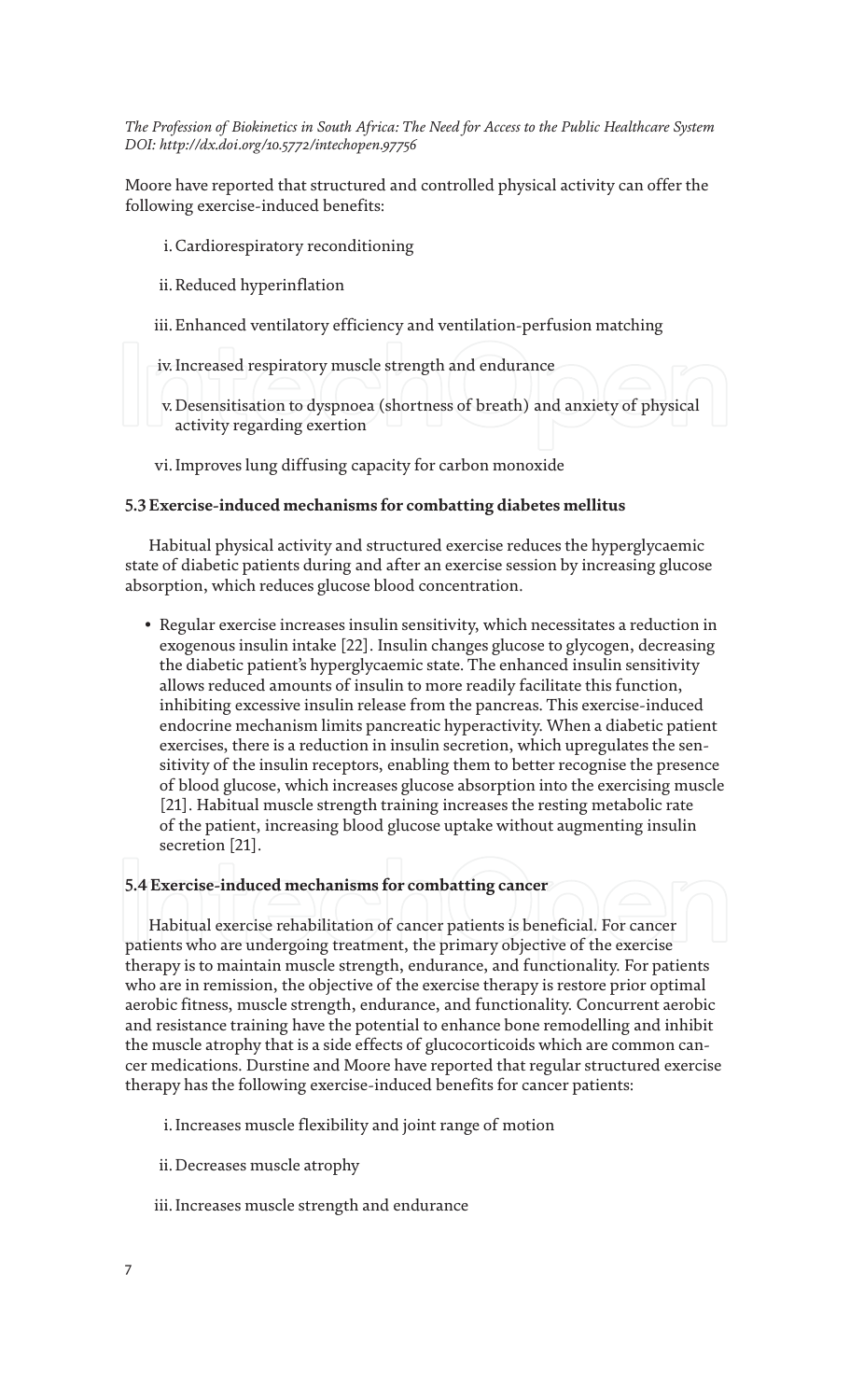- iv. Increases aerobic fitness
- v. Maintains body mass
- vi. Facilitates various psychological benefits (alleviates depression, increases self-confidence and body image and improves quality of life) [20].

#### **6. Empirical evidence of Biokinetics research into non-communicable diseases in South Africa**

In order to determine whether the profession of Biokinetics has made a scientific rehabilitative contribution to the plight of patients suffering from NCDs in South Africa, the authors reviewed the Biokinetic research related to NCDs. In so

| Year | <b>Authors</b>                                                               | <b>Title</b>                                                                                                                 | Journal                                                                                                |
|------|------------------------------------------------------------------------------|------------------------------------------------------------------------------------------------------------------------------|--------------------------------------------------------------------------------------------------------|
| 2002 | Du Plessis, Loots,<br>Brits [23]                                             | Abdominal fat distribution and<br>cardiovascular risk factors in<br>hypertensive females.                                    | South African Journal for<br>Research in Sport, Physical<br>Education and Recreation,<br>$24(1):53-76$ |
| 2004 | Schutte, Huisman,<br>Malan, Van Rooyen,<br>Schutte, Malan, De<br>Ridder [24] | Differences in cardiovascular<br>function of rural and urban<br>African males: the THUSA<br>study.                           | Cardiovascular Journal of<br>South Africa, 15(4):161-165                                               |
| 2005 | Schutte, Kruger,<br>Wissing, Underhav,<br>Vorster [25]                       | The emergence of the metabolic<br>syndrome in urban obese<br>African women: the POWIRS<br>study.                             | South African Journal of<br>Science, 101(1):61-67                                                      |
| 2006 | Shaw & Shaw [26]                                                             | Consequence of resistance<br>training on body composition<br>and coronary artery disease<br>risk.                            | Cardiovascular Journal of<br>South Africa, 17(3):111-116                                               |
| 2006 | Schutte, Huisman,<br>Schutte, Malan,<br>Underhav <sup>[27]</sup>             | Cardiovascular function of<br>African women with different<br>BMIs and blood pressures: the<br>POWIRS study.                 | Cardiovascular Journal of<br>South Africa, 17(1):12-18                                                 |
| 2007 | Shaw & Shaw [28]                                                             | Physical activity and high-<br>density lipoprotein cholesterol<br>in sedentary male smokers:<br>physical activity.           | African Journal for Physical<br>Health Education, Recreation<br>and Dance 13(4,): 441-452              |
| 2008 | Shaw & Shaw [29]                                                             | Exercise therapy and its role<br>in glucose maintenance s<br>medicine.                                                       | African Journal for Physical<br>Health Education, Recreation<br>and Dance, 14(4): 418-427              |
| 2008 | Shaw & Shaw [30]                                                             | Relationship between resistance<br>training and lipoprotein profiles<br>in sedentary male smokers:<br>cardiovascular topics. | Cardiovascular Journal of<br>Africa, 19(4): 194-197                                                    |
| 2008 | Shaw, Loots,<br>Lategan, Shaw <sup>[31]</sup>                                | Effectiveness of aerobic<br>exercise training in improving<br>pulmonary function in<br>asthmatics.                           | African Journal for Physical<br>Health Education, Recreation<br>and Dance, 15(1): 150-159              |
| 2008 | Heilbrunn [32]                                                               | Exercise and weight loss in<br>diabetes and coronary artery<br>disease.                                                      | South African Journal of<br>Diabetes, 1(1):10-12                                                       |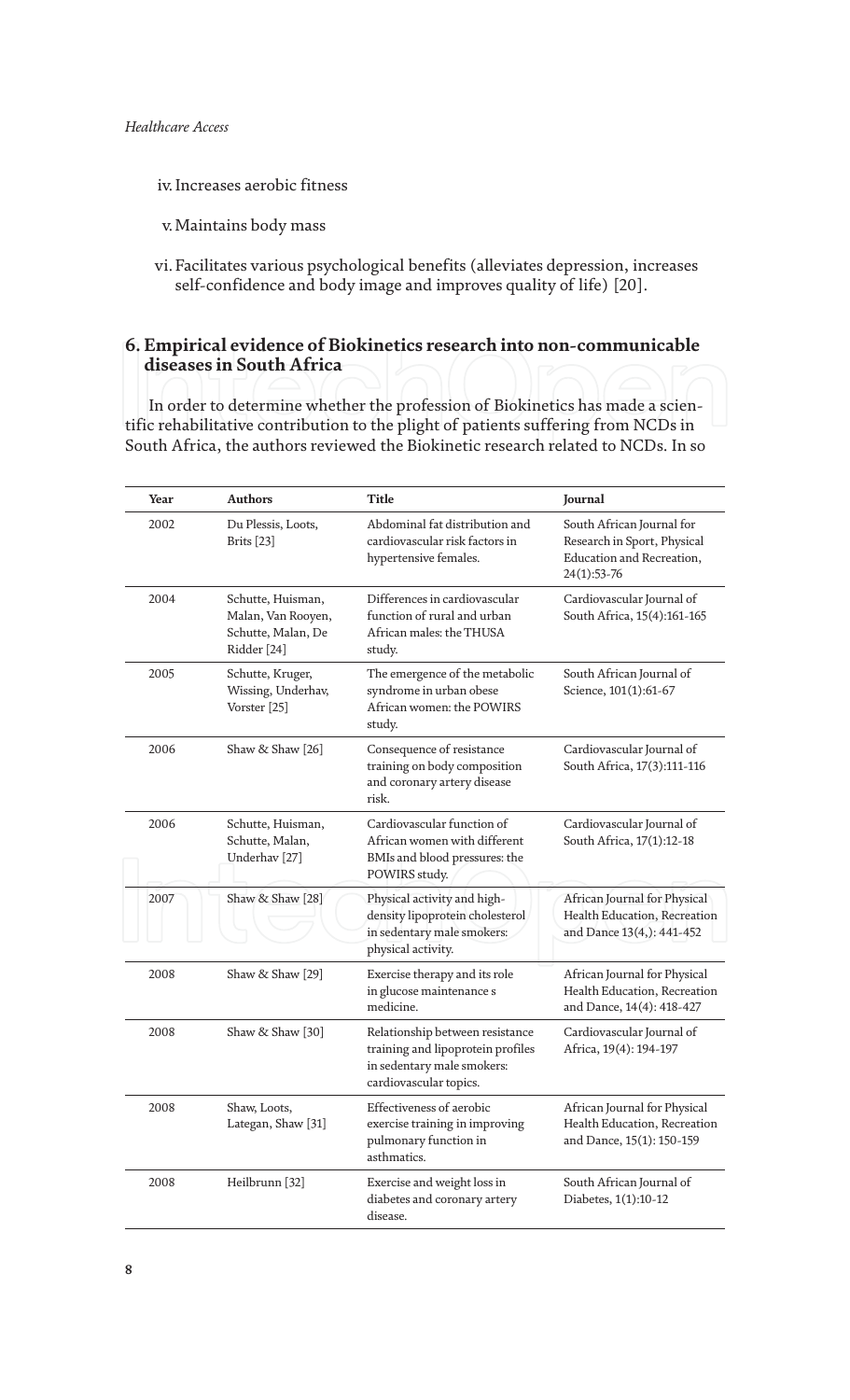| Year | <b>Authors</b>                                                                                                   | <b>Title</b>                                                                                                                                                                                                                    | Journal                                                                                                                              |
|------|------------------------------------------------------------------------------------------------------------------|---------------------------------------------------------------------------------------------------------------------------------------------------------------------------------------------------------------------------------|--------------------------------------------------------------------------------------------------------------------------------------|
| 2009 | Moss [33]                                                                                                        | Changes in coronary heart<br>disease risk profile of adults<br>with intellectual disabilities<br>following a physical activity<br>intervention.                                                                                 | Journal of Intellect Disability<br>Research, 53(8):735-44.                                                                           |
| 2009 | Shaw, Shaw,<br>Brown [34]                                                                                        | Resistance training and<br>predicted risk of coronary heart<br>disease in sedentary males.                                                                                                                                      | African Journal for Physical<br>Health Education, Recreation<br>and Dance, 15(4) https://<br>doi.org/10.4314/ajpherd.<br>v15i4.47294 |
| 2009 | Shaw, Shaw,<br>Krasilshchikov <sup>[35]</sup>                                                                    | Comparison of aerobic<br>and combined aerobic and<br>resistance training on low-<br>density lipoprotein cholesterol<br>concentrations in men.                                                                                   | Cardiovascular Journal of<br>Africa, 20(5):290-295                                                                                   |
| 2010 | Hoebel, De Ridder,<br>Malan [36]                                                                                 | The association between<br>anthropometric parameters,<br>the metabolic syndrome and<br>microalbuminuria in black<br>Africans: the SABPA study.                                                                                  | Cardiovascular Journal of<br>Africa, 21(3):148-152                                                                                   |
| 2010 | Shaw, Shaw, Brown,<br>Cilliers [37]                                                                              | Concurrent resistance and<br>aerobic training as protection<br>against heart disease.                                                                                                                                           | Cardiovascular Journal of<br>Africa, 21(4):196-199                                                                                   |
| 2010 | Zeelie, Moss,<br>Kruger <sup>[38]</sup>                                                                          | The influence of physical<br>activity on components<br>of metabolic syndrome<br>and vascular function in<br>adolescents: A Narrative Review<br>and Physical Activity.                                                           | African Journal for Physical<br>Health Education, Recreation<br>and Dance, 16(2):285-296                                             |
| 2010 | Zeelie, Moss, Kruger,<br>Van Rooyen [39]                                                                         | The impact of a 10-week<br>physical activity intervention<br>programme on selective<br>metabolic syndrome markers in<br>black adolescents.                                                                                      | South African Journal for<br>Research in Sport, Physical<br>Education and Recreation,<br>$32(1): 147-162$                            |
| 2011 | Goon, Toriola,<br>Uever, Wuam,<br>Toriola <sup>[40]</sup>                                                        | Prevalence of body weight<br>disorders among adolescent<br>school girls in Tarka, Nigeria.                                                                                                                                      | Minerva Paediatric<br>$63(6):467-71.$                                                                                                |
| 2011 | Prinsloo, Malan, de<br>Ridder, Potgieter,<br>Steyn [41]                                                          | Determining the waist<br>circumference cut off which<br>best predicts the metabolic<br>syndrome components in urban<br>Africans: the SABPA study.                                                                               | <b>Experimental and Clinical</b><br>Endocrinology of Diabetes,<br>119(10):599-603                                                    |
| 2012 | Botha, Malan,<br>Potgieter, Steyn, De<br>Ridder [42]                                                             | Association of waist<br>circumference with perception<br>of own health in urban<br>African males and females:<br>the Sympathetic Activity and<br>Ambulatory Blood Pressure<br>in Africans (SABPA) study:<br>Diabetes Education. | Journal of Endocrinology,<br>Metabolism and Diabetes in<br>South Africa, 17(2):106-112                                               |
| 2012 | Du Toit, Kruger,<br>Govender, Henning,<br>Kleynhans, Wood,<br>De Villers, Fletcher,<br>Grant, Van<br>Rooyen [43] | Cardiovascular health screening<br>among South African students.                                                                                                                                                                | African Journal for Physical<br>Health Education, Recreation<br>and Dance, 18(1): 159-168                                            |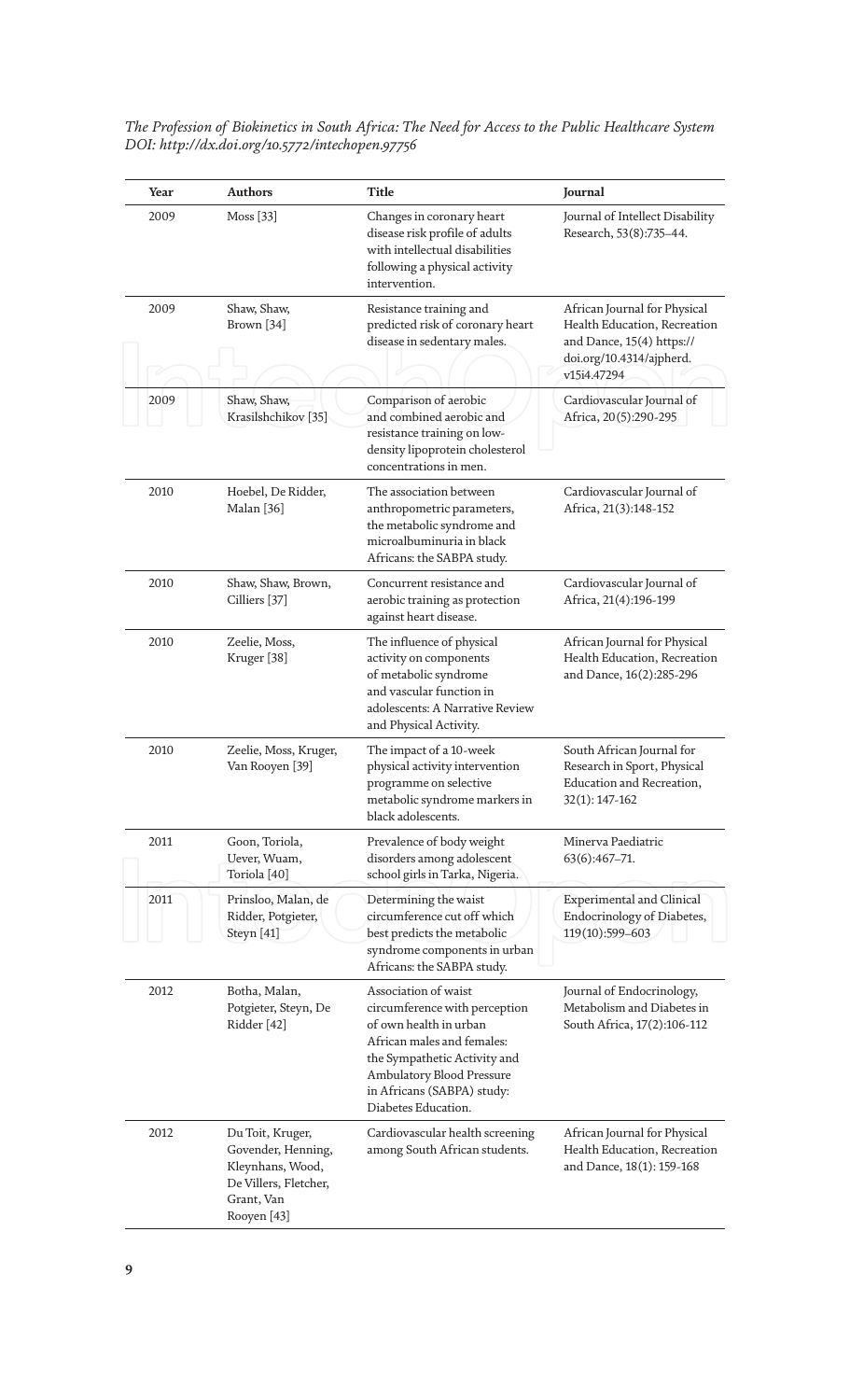| Year | <b>Authors</b>                                       | <b>Title</b>                                                                                                                                                                 | Journal                                                                                              |
|------|------------------------------------------------------|------------------------------------------------------------------------------------------------------------------------------------------------------------------------------|------------------------------------------------------------------------------------------------------|
| 2012 | Grace, Wilders,<br>Strydom, Ellis [44]               | A comparison of the effect<br>of two intervention regimes<br>on coronary prone executives<br>in the South African colliery<br>industry.                                      | Occupational Health Southern<br>Africa, 18(1):15-21                                                  |
| 2012 | Grace & Semple [45]                                  | The prevalence of<br>cardiovascular disease risk<br>factors in normotensive, pre-<br>hypertensive and hypertensive<br>South African colliery<br>executives.                  | International Journal of<br>Occupational Medical and<br>Environmental Health. 2012,<br>25(4):375-82. |
| 2012 | Heilbrunn [46]                                       | The CDE biokinetic approach<br>to recreational activities in type<br>1 diabetes.                                                                                             | South African Journal of<br>Diabetes, 5(4): 25-28                                                    |
| 2012 | Heilbrunn [47]                                       | Does exercise improve or impair<br>blood glucose control in type 1<br>diabetes? Report.                                                                                      | South African Journal of<br>Diabetes and Vascular Disease,<br>$9(2):66-69$                           |
| 2012 | Reger, Kolwicz,<br>Libonati <sup>[48]</sup>          | Acute exercise exacerbates<br>ischemia-induced diastolic<br>rigour in hypertensive<br>myocardium.                                                                            | Springer Plus, 2;1:46                                                                                |
| 2012 | Rossouw, Du Plessis,<br>Reynecke <sup>[49]</sup>     | Exercise compliance and health<br>outcome in a chronic disease<br>management programme.                                                                                      | African Journal for Physical<br>Health Education, Recreation<br>and Dance, 18(1):77-89               |
| 2012 | Semple & Johnson<br>$[50]$                           | Allied health professionals and<br>cardiometabolic disease risk<br>screening in the workplace:<br>a study of two companies in<br>Darwin, Australia and physical<br>activity. | African Journal for Physical<br>Health Education, Recreation<br>and Dance, 18(1):65-74               |
| 2012 | Toriola,<br>Moselakgomo, Shaw,<br>Goon [51]          | Overweight, obesity and<br>underweight in rural black<br>South African children: original<br>research.                                                                       | South African Journal of<br>Clinical Nutrition, 25(2):57-61                                          |
| 2013 | Gradidge,<br>Constantinou,<br>Goldberg [52]          | Sudden cardiac arrest risk in<br>young athletes.                                                                                                                             | South African Journal of<br>Sports Medicine. 25(2): 53-54                                            |
| 2013 | Goon, Toriola, Shaw,<br>Amusa, Khosa, Shaw<br>$[53]$ | Body fat percent of urban South<br>African children: implications<br>for health and fitness.                                                                                 | West Indian Medical Journal,<br>$62(7)$ : 582-8.                                                     |
| 2013 | Heilbrunn [54]                                       | The CDE Biokinetic approach<br>to safe exercise prescription in<br>people with complications of<br>diabetes.                                                                 | South African Journal of<br>Diabetes, 6(1): 19-24                                                    |
| 2013 | Mathunjwa, Semple,<br>du Preez [55]                  | A 10-week aerobic<br>exercise program reduces<br>cardiometabolic disease risk<br>in overweight/obese female<br>African university students.                                  | Ethnicity Disability,<br>$23(2):143-8.$                                                              |
| 2013 | Toriola,<br>Moselakgomo, Shaw,<br>Goon, Anyanwu [56] | Are rural South African<br>children abdominally obese?                                                                                                                       | Pakistani Journal of Medical<br>Science, 29(3): 740-3                                                |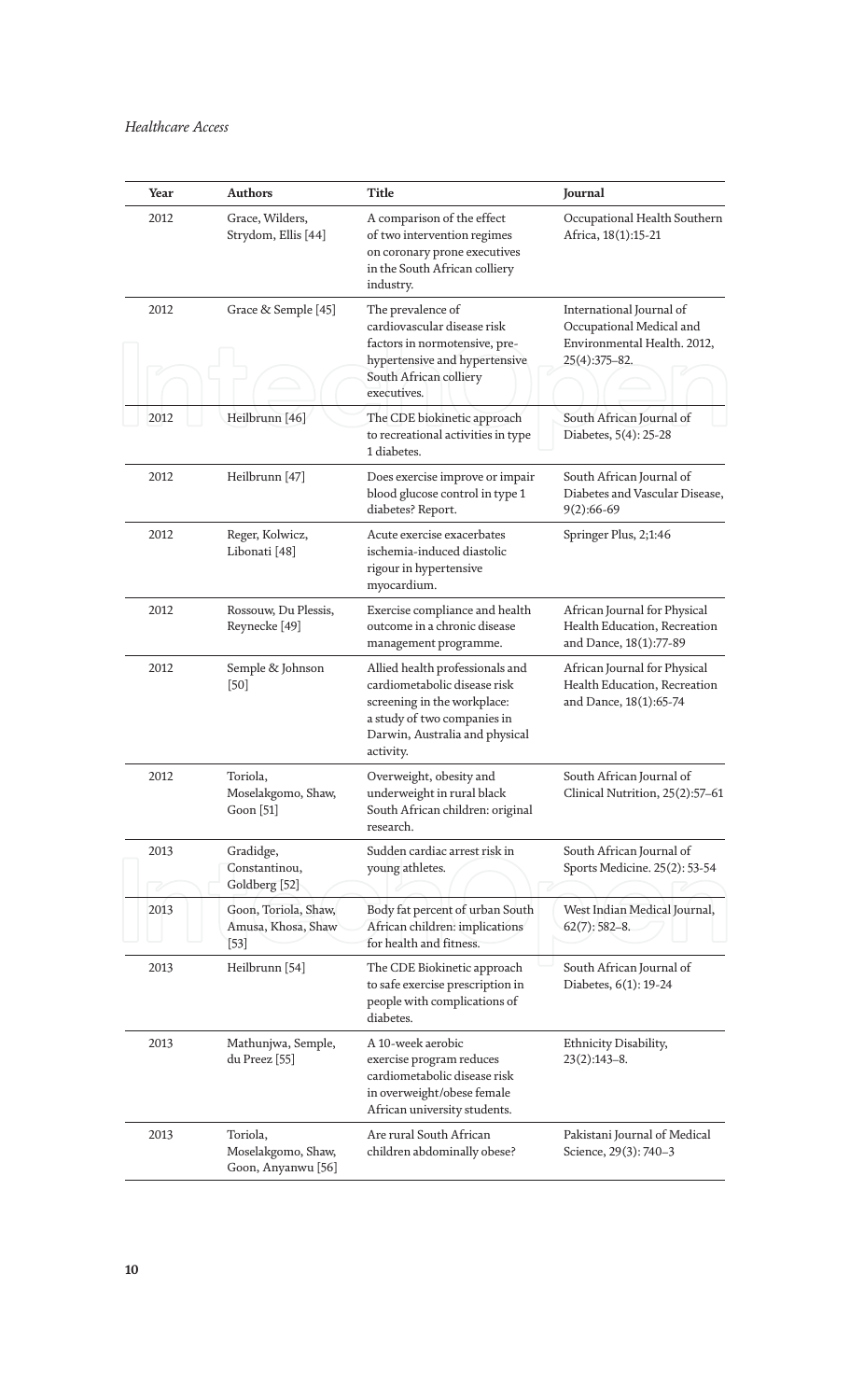| Year | <b>Authors</b>                                                      | Title                                                                                                                                                                                                      | Journal                                                                                  |
|------|---------------------------------------------------------------------|------------------------------------------------------------------------------------------------------------------------------------------------------------------------------------------------------------|------------------------------------------------------------------------------------------|
| 2014 | Ellapen, Essack,<br>Thwala, Van<br>Heerden [57]                     | Coronary risk profiles among<br>University of Kwa Zulu Natal<br>students.                                                                                                                                  | African Journal of<br>Physiotherapy and<br>Rehabilitative Sciences, 6(1):<br>21          |
| 2014 | Mamabolo, Sparks,<br>Moss, Monyeki [58]                             | The association between<br>dyslipidemia and<br>anthropometric indicators in<br>black and white adolescents<br>residing in Tlokwe<br>Municipality, North-West<br>Province, South Africa: the<br>PAHL study. | African Health Science,<br>14(4):929-38.                                                 |
| 2014 | Heilbrunn, Strybos,<br>Mufamadi, Flynn<br>$[59]$                    | The Centre for Diabetes 'Why<br>Weight?' weight loss and<br>lifestyle change programme.                                                                                                                    | South African Journal of<br>Diabetes, 7(2): 19-23                                        |
| 2014 | McKersie & Baard<br>[60]                                            | Obesity in 7 - 10-year-old<br>children in urban primary<br>schools in Port Elizabeth.                                                                                                                      | South African Journal of<br>Sports Medicine, 26(2):55-58                                 |
| 2014 | Muluvhu, Mukoma,<br>Amusa, Goon [61]                                | Screening for components of<br>metabolic syndrome among<br>corporate executives in Gauteng<br>Province, South Africa.                                                                                      | African Journal for Physical<br>Health Education, Recreation<br>and Dance, 20(1):388-399 |
| 2016 | Heilbrunn &<br>Haddow <sup>[62]</sup>                               | Why is activity essential as you<br>get older? : living with diabetes.                                                                                                                                     | Diabetes Lifestyle, 1: 44-47                                                             |
| 2017 | Van Rooyen &<br>Coopoo <sup>[63]</sup>                              | Change in patient nutritional<br>knowledge following coronary<br>artery bypass graft surgery.                                                                                                              | Health SA Gesondheid, 22(1):<br>123-129                                                  |
| 2017 | Van Rooyen &<br>Coopoo <sup>[64]</sup>                              | Physical activity and lifestyle<br>modification in the reduction<br>of cardiovascular disease risk<br>in coronary artery bypass graft<br>patients.                                                         | African Journal for Physical<br>Activity and Health Sciences,<br>23(2): 336-353          |
| 2017 | Van Rooyen &<br>Coopoo <sup>[65]</sup>                              | Comprehensive cardiac<br>rehabilitation and quality of life<br>in coronary artery bypass graft<br>patients.                                                                                                | SA Heart, 14(3): 154-160                                                                 |
| 2018 | Pillay & Rugbeer<br>[66]                                            | Occupational cardiovascular<br>disease risk profile and physical<br>activity categories of university<br>cleaners.                                                                                         | Occupational Health Southern<br>Africa, 24(4):101-104                                    |
| 2018 | Van Biljon, McKune,<br>DuBose, Kolanisi,<br>Semple [67]             | Do Short-Term Exercise<br>Interventions Improve<br>Cardiometabolic Risk Factors in<br>Children?                                                                                                            | Journal of Paediatric,<br>203:325-329.                                                   |
| 2019 | Ellapen, Broodryk,<br>Paul, Buys [67]                               | The effects of exercise on<br>diabetes management.                                                                                                                                                         | South African Journal of<br>Diabetes and Vascular<br>Diseases, 16(1): 40-43.             |
| 2019 | Paul, Ellapen,<br>Barnard, Swanepoel,<br>Hammill, Strydom<br>$[68]$ | Are there sufficient number<br>of exercise therapists in South<br>Africa in order to equitably<br>manage the non-communicable<br>disease epidemic?                                                         | International Quarterly in<br>Community Health Education,<br>$39(2): 127 - 132.$         |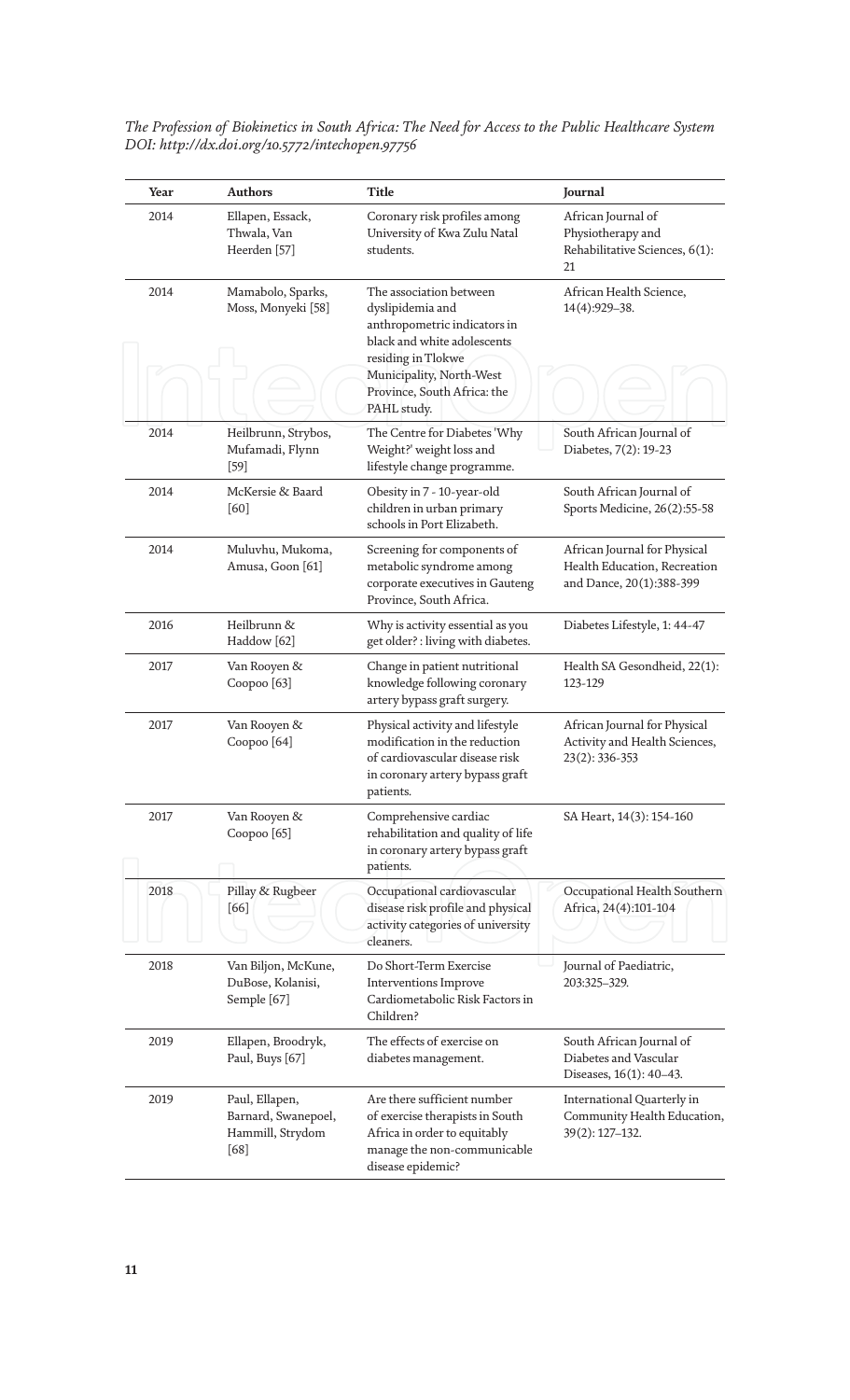| Year | <b>Authors</b>                                        | Title                                                                                                                                               | Journal                                                                                                 |
|------|-------------------------------------------------------|-----------------------------------------------------------------------------------------------------------------------------------------------------|---------------------------------------------------------------------------------------------------------|
| 2019 | Thaane, Motala,<br>McKune [69]                        | Lifestyle modification in<br>the management of insulin<br>resistance states in overweight/<br>obesity: the role of exercise<br>training.            | Journal of Endocrinology,<br>Metabolism and Diabetes in<br>South Africa, 24(2) 65-69                    |
| 2020 | Ellapen, Barnard,<br>Strydom, Masime,<br>Paul [70]    | Comparison between the<br>non-communicable diseases<br>mortality rates between 2010<br>and 2016 of selected South<br>African countries.             | International Quarterly<br>in Community Health<br>Education. http://www.<br>doi:10.1177/0272684X2091658 |
| 2021 | Hene, Wood,<br>Schwellnus, Jordaan,<br>Laubscher [71] | High Prevalence of Non-<br>Communicable Diseases Risk<br>Factors in 36,074 South African<br>Financial Sector Employees: A<br>Cross-Sectional Study. | Occupational Environmental<br>Medicine, 63(2):159-165                                                   |

#### **Table 2.**

*Chronological listing of biokinetics research publications relating to investigations concerning noncommunicable diseases.*

far as Biokinetics is a uniquely South African profession, the empirical literature published will be focused on the South African population, and in all likelihood be published in South African academic journals, the authors reviewed the Sabinet database. In addition, the PubMed and Medline databases were used to identify international journal publications relating to biokinetics research which was focused on NCDs. This was in order to take both national and international research databases into consideration. The authors identified 599 records from Sabinet and 2241 records from PubMed and Medline using the keyword "biokinetics." All records underwent a three-phase evaluation process, namely: title, abstract, and full text analysis. Inclusion criteria was all biokinetic research concerning NCDs. Records therefore included randomised control trial experiments, observational experiments with and without concurrent controls, review papers, and narrative papers. Exclusion criteria were records unrelated to the profession of Biokinetics (exercise therapy) and to NCDs, biokinetic research related to neuromusculoskeletal injuries and rehabilitation, biokinetic research related to sport performance enhancement, and non-English papers. No time frame was instituted, all appropriates records were interrogated for inclusion. Based on the premise that this was a preliminary literature search in order to determine the involvement of the profession of Biokinetics in NCD research, the quality of the records was not accessed. 51 records complied with the inclusion criteria. Of the 51 records, 3 records were common to both the Sabinet database and to the PubMed and Medline databases. The extraction of the common records left 48 records. These records were classified into 16 experimental observations, two review articles, and 30 NCD profiling studies. Further stratification of the records revealed that there were four common categories: respiratory research (n = 1), cardiovascular research  $(n = 18)$ , metabolic research  $(n = 22)$ , and cardiometabolic research  $(n = 7)$ . These categorises included three of the primary NCD mortality agents: cardiovascular and respiratory diseases, as well as diabetes mellitus (which fell into the category of metabolic diseases). No records concerning research relating to cancer were uncovered. **Table 2** details the Biokinetics research publications relating to NCDs. The efficacy of the empirical findings of the randomised control trials measuring the impact of Biokinetics (exercise therapy) on NCDs were reviewed against Mill's Epidemiological Canons.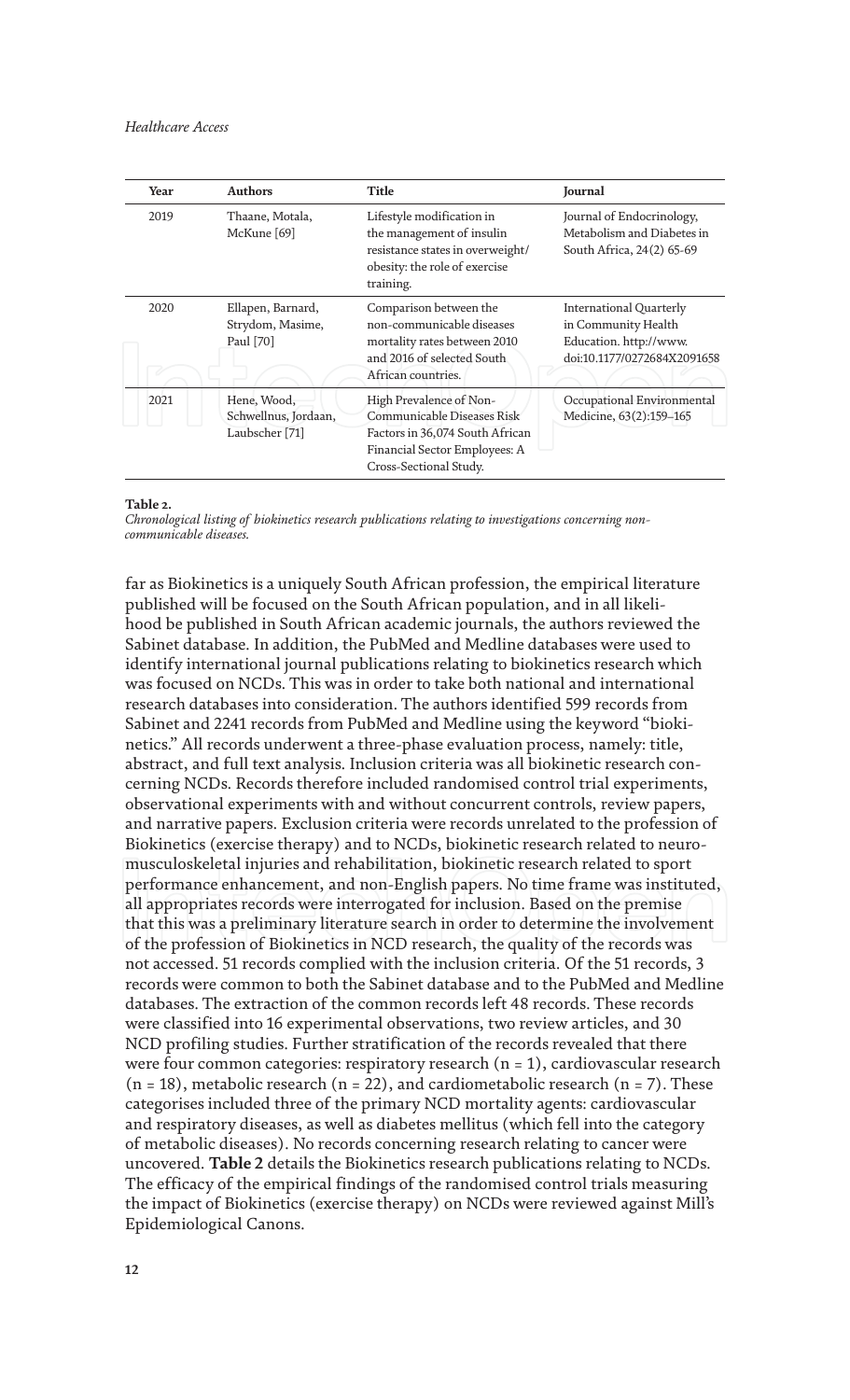#### **7. Experimental research evidence supporting the valuable effects of Biokinetics (exercise therapy) in improving the NCD patient profile**

The authors employed Mill's Epidemiological Canons in order to determine the value of experimental research evidence supporting the causal extrapolation of the effect of Biokinetics exercise therapeutic interventions on NCDs [72]. Mill's epidemiological canons have five criteria:

- *Temporal sequence* refers to the sequence of the exposure of the intervention, which must precede the change of the diseased condition within a sufficient time frame in order to make a plausible conclusion. Fourteen (87.5%) of the 16 experimental investigations reported that exercise therapy (Biokinetics interventions) improves the NCD profile of participants. Eight (50%) of these 16 investigations reported that Biokinetic cardiovascular rehabilitation improved the cardiac profile of participants [26, 32, 33, 35, 37, 44, 64, 65]. Five (43.7%) investigations illustrated that Biokinetic exercise therapy interventions improve metabolic risk profiles of NCDs patient.<sup>29, 39, 47, 55,  $67$ </sup> One (6.25%) study showed that exercise improved pulmonary function of NCD patients.31
- *Strength of association* refers to the clinical meaningful difference between the disease and the intervention. Fourteen (87.5%) of the 16 investigations indicated a strong association between Biokinetic exercise therapy and improved NCD profiles (**Table 2**).
- *Consistency of results* refers to the consistent observation of the association between the outcome of the intervention and the disease. Fourteen (87.5%) of the 16 experimental studies indicated that Biokinetic exercise therapy had a positive outcome on the NCD profiles of participants (**Table 2**).
- *Biological plausibility* refers to the clinical explanation of the observed outcome of the intervention in regard to the disease. The 14 studies that reported favourable outcomes proposed credible reasons for these improvements (**Table 2**).
- *Dose response* refers to the volume of intervention required to produce a specific outcome on the disease. There is, however, no consensus pertaining to the amount or volume of Biokinetic exercise therapy needed to produce beneficial outcomes. It is recommended that prospective experimental research be conducted in order to determine the dose response regarding intensity, duration, and frequency of exercise therapy for NCD patients. This new research will help medical practitioners and exercise therapists determine the adequate dose response to exercise.

#### **8. The need to include Biokinetics in the public health sector and challenges facing inclusion**

Non-communicable diseases are increasingly prevalent within South Africa [73]. Physical inactivity is recognised internationally as a significant modifiable risk factor contributing to the increased prevalence of NCDs [74]. The integration of physical activity programmes into the primary health care system through multidisciplinary platforms is thus advocated for and envisioned to be more cost-effective than current practices. However, within the current primary health care setting of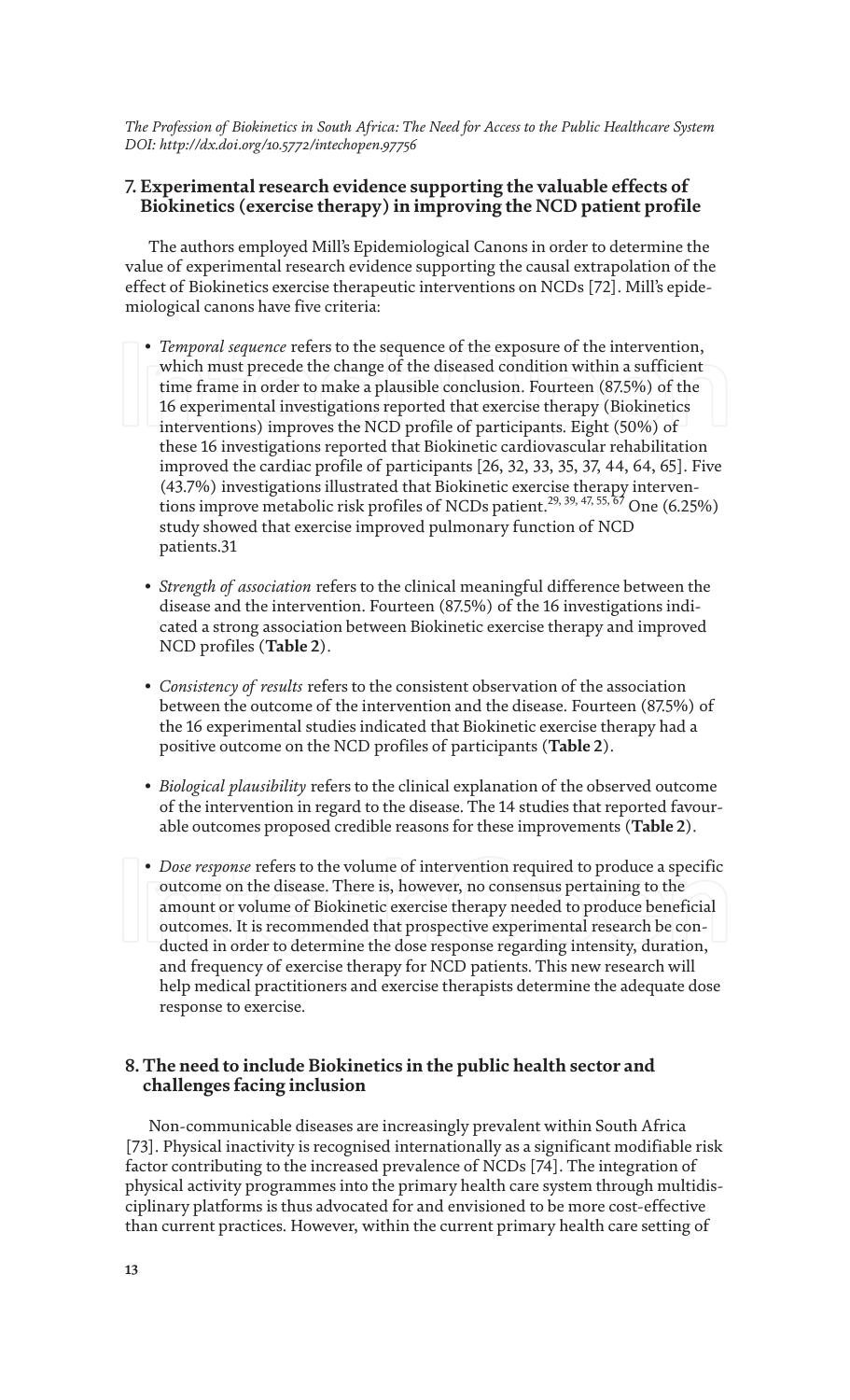#### *Healthcare Access*

South Africa, there is an absence of Biokinetics professionals. These professionals, whose scope of practice is to improve physical functioning and health through exercise, are ideally suited to developing and implementing physical activity programmes in the public sector. Despite the evident need for such interventions, the role of the Biokineticist has not yet been incorporated into the national public health care system.

#### **8.1 Role of Biokinetics in the public sector**

In South Africa, while research in this field is ongoing, preliminary results are however promising and provide an alternative strategy beyond pharmaceutical medication regarding the management of NCDs. Effectively, the profession of Biokinetics advocates structured exercise interventions as a cheaper alternative to current pharmacological and medical strategies employed in the treatment of NCDs [69, 73]. The inclusion of Biokinetics in the public sector will assist in accomplishing the following strategies, as defined by the Department of Health: [75].

- Prevent NCDs and promote health and wellness at population, community, and individual levels.
- Improve control of NCDs through the strengthening and reform of healthcare systems.
- Monitor NCDs and their main risk factors, as well as conducting innovative experimental research validating the efficacy of exercise therapy.

Other benefits that Biokinetics offers to the public sector include:

- Counselling/educating patients while they are waiting for chronic medication.
- Support in the assessment of risk factors for NCDs.
- Provision of services aimed at preventing (fortogenic healthcare paradigm) and managing (pathogenic healthcare paradigm) NCDs through lifestyle education and exercise–based activities.
- Prescription of home-based physical activity programmes that are cost-effective.
- Visiting communities using mobile health clinics in order to educate people and evaluate risk factors for NCDs.
- Organising community activities after having assessed physical working capacity and risk factors.
- Offering rehabilitation programmes for chronic diseases and injuries in a hospital environment in concert with the treatment offered by physiotherapists and doctors.
- Supporting non-clinical phase rehabilitation and physical strengthening of patients.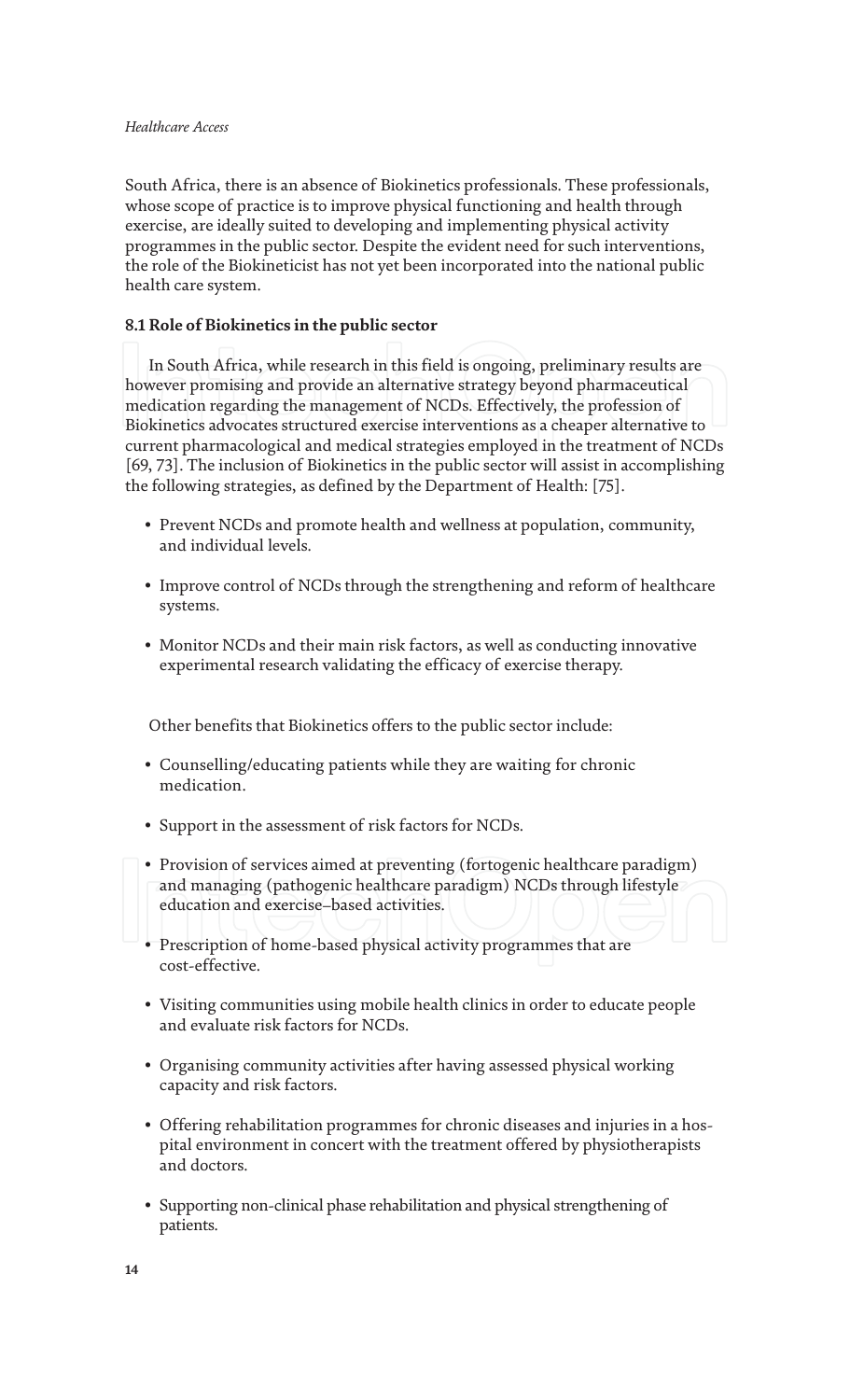#### **8.2 Challenges for the inclusion of the profession of Biokinetics into the South African public healthcare sector**

These challenges include a lack of recognition for the invaluable role that the profession of Biokinetics can play in the South African public healthcare sector, coupled with the inaccessibility of national funding for Biokinetics positions by the South African Department of Health and a lack of policy regarding strategic planning relating to the inclusion of the profession of Biokinetics in regards to the prevention (fortogenic healthcare paradigm) and management of NCDs (pathogenic healthcare paradigm). The mobilisation of these solutions so as to overcome these challenges is fundamental for the inclusion of the profession of Biokinetics into the public healthcare sector and for the funding of multidisciplinary community health programmes supporting education regarding physical activity interventions and its role in improving health at all levels of society.

#### **9. Conclusion**

The profession of Biokinetics is an exercise therapy vocation that advocates habitual physical activity and exercises as an adjunct to other management strategies adopted within a multi-disciplinary healthcare support team. At present, the profession of Biokinetics is only operational in the private healthcare sector in South Africa. Biokinetics has shown to be a valuable adjunct therapeutic modality both in the pathogenic and fortogenic healthcare paradigms. Numerous experimental research studies have been undertaken illustrating the efficacy of Biokinetic exercise therapy programmes in managing NCDs and improving the quality of life of patients. The inclusion of Biokinetics holds significant promise in helping to better manage the NCD epidemic in the South African public healthcare sector. Exercise therapy is a substantially more cost-effective alternative to other healthcare management strategies as concerns the ongoing management of NCDs within the South African population. The profession of Biokinetics is comparable to the South African professions of Physiotherapy and Occupational Therapy who also prescribe exercise and human movement activity as a rehabilitative modality, however these professions are allowed to function within the South African healthcare public sector. Internationally, clinical exercise physiologists, clinical kinesiologists and exercise specialist (scientists) who have an analogous scope of profession to that of Biokinetics function within both the private and public healthcare sector. As such the authors strongly recommend the inclusion of the profession of Biokinetics into the South African public healthcare sector.

#### **Author details**

Yvonne Paul, Terry J Ellapen\*, Takalani C. Muluvhu and Makwena B. Ntjana Tshwane University of Technology, Pretoria, South Africa

\*Address all correspondence to: ellapentj@tut.ac.za

#### **IntechOpen**

© 2021 The Author(s). Licensee IntechOpen. This chapter is distributed under the terms of the Creative Commons Attribution License (http://creativecommons.org/licenses/ by/3.0), which permits unrestricted use, distribution, and reproduction in any medium, provided the original work is properly cited. Cco BY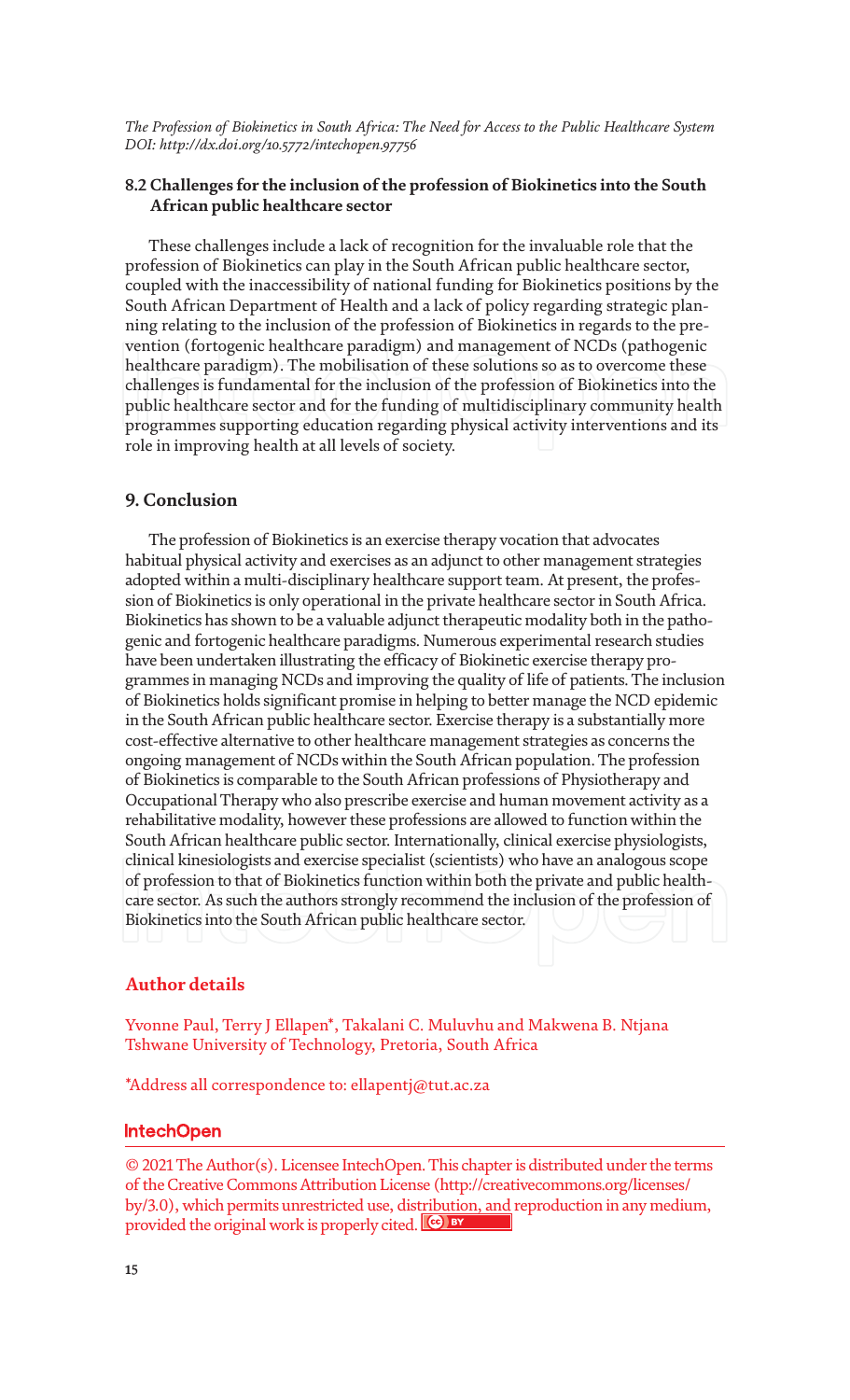### **References**

[1] Ellapen TJ & Swanepoel M. (2017). The Evolution of the Profession of Biokinetics. South African Journal of Research in Sport Physical Education Recreation, 39(1): 41-50.

[2] Jooste M. (1954). 'n Bepnopte oorsig van die ontwikkeling van Liggaamlike Opvoeding in Suid-Afrika (1652-1936). Deel 1. *VIGOR*, 7(3), 32-34.

[3] Geyer GJ. (1969). Liggaamlike opleiding in die Unie-Verdedigingsmag (1912-1946). University of Pretoria. Verhandeling MA.

[4] Cilliers JJ. (1985). Die bydae van geprogrammerde inoefening in na-mediese fisieke rehabilitasie van beseerdes uit die miltere operasionele gebied. 'n Proefskrif ingelewer ter verkryging van die graad Doctor Philosophiae in Liggaamlike Opvoedkunde aan die Potchefstroomse Universiteit vir Christelike Hoer Onderwys.

[5] Malan DDJ & Strydom GL. (2007). The evolution of physical education at the North-West University- a multifaceted historical development. *African Journal for Physical, Health Education, Recreation and Dance*, September (Supplement), 1-22.

[6] Ellapen TJ, Paul Y, Qumbu BT, Swanepoel M, De Ridder JH, Opperman M, Strydom GL. (2019). Do we need a common name for the study of Physical Activity in South Africa? A narrative review. *African Journal for Physical Activity and Health Science*, 25(1): 27-41.

[7] Strydom GL. (2005). Biokinetics – The development of a health profession from physical education: A historical perspective. *South African Journal for Research in Sport, Physical Education and Recreation*, 27(2): 113-128.

[8] Ellapen TJ, Paul Y, Swanepoel M, Hammill HV. (2020). Professor Gert Lukas Strydom: The Father of the Biokinetics profession in South Africa. *African Journal for Physical Activity and Health Science*, 26(1): 71-80.

[9] Strydom GL. (1968). Die invloed van oefening op die kardiovaskulere fiksheid van koronere-trombose pasiente. 'n Proefskrif ingelewer ter verkryging van die graad Doctor Philosophiae in Liggaamlike Opvoedkunde aan die Potchefstroomse Universiteit vir Christelike Hoer Onderwys.

[10] Buys FJ. (1970). Die invloed van progressief verswaarde oefening of pre-diabetiesie en diabetiesie pasiente. 'n Proefskrif ingelewer ter verkryging van die graad Doctor Philosophiae in Liggaamlike Opvoedkunde aan die Potchefstroomse Universiteit vir Christelike Hoer Onderwys.

[11] HPCSA (Health Professions Council of South Africa). *No 1746: Regulations defining the scope of practise for the profession of Biokinetics*, 2013. Available from http://www.hpcsa.ac.za Accessed: 2016/03/15.

[12] Ellapen TJ, Swanepoel M, Hammill HV, Paul Y, Strydom GL. (2018). Biokinetics a South African Health Profession Evolving From Physical Education And Sport. InTech Publishers.

[13] Robbins G, Powers D & Burgess S. (1991). *A wellness way of life*. Dubuque, IA: WM.C Brown Publishers.

[14] BASA. (2017). *Biokinetics Association of South Africa: Guidelines for Biokineticists*, 2017. Available from http://www.biokinetics.org.za. Accessed on 2017/10/31.

[15] Strydom GL, Wilders CJ, Moss SJ, Bruwer E. (2009). A conceptual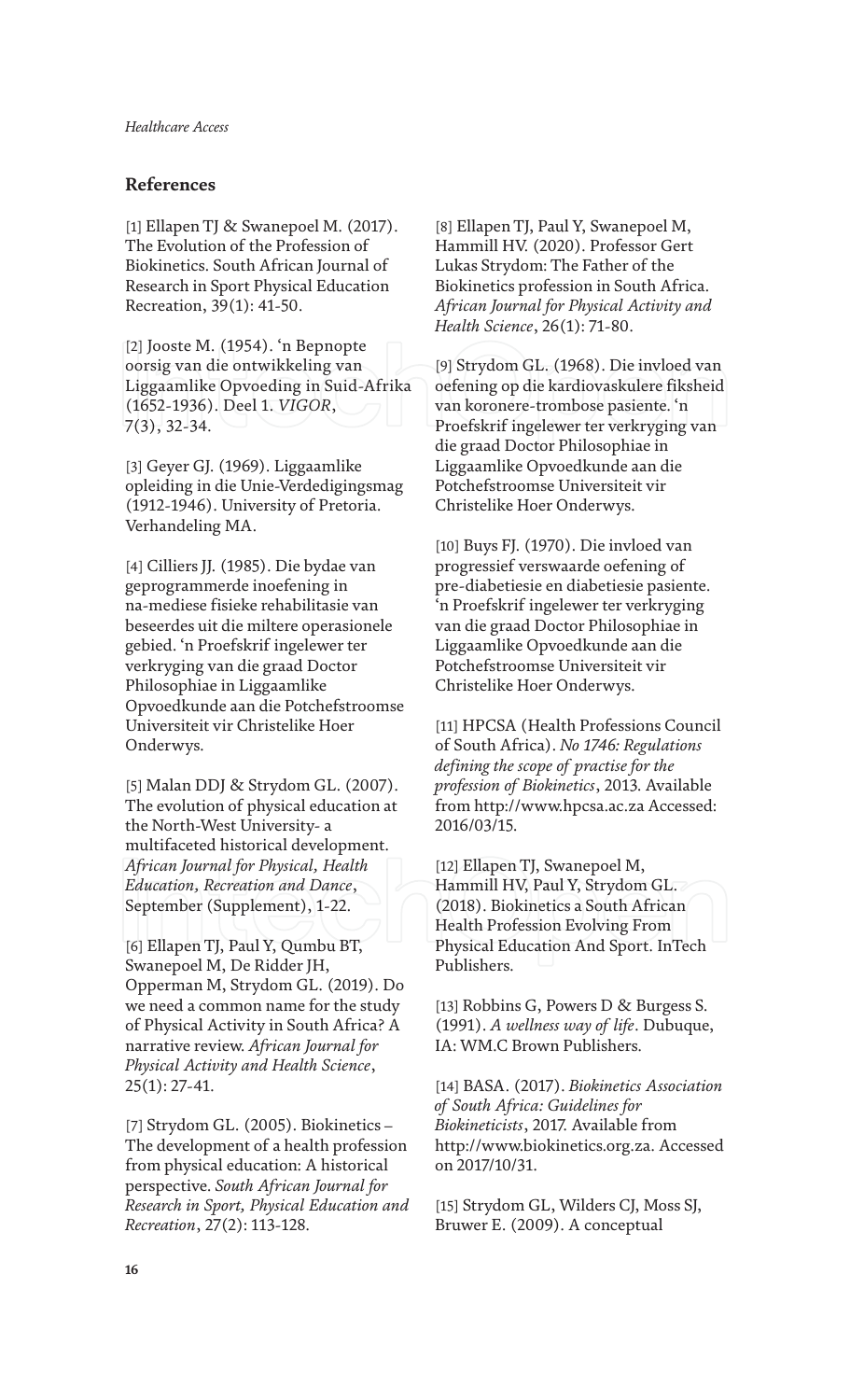framework of Biokinetic procedures and referral system: An integrated protocol for the various health paradigms. *African Journal for Physical, Health Education, Recreation and Dance,* 15(4), 641-649.

[16] ACSM. American College of Sports Medicine, ACSM's guidelines for exercise testing and prescription,  $(6<sup>th</sup>$ Ed.). Philadelphia, Lippincott & Wilkins, 2001.

[17] Hall J. (2013). Scope of Professions of Physiotherapy, Podiatry and Biokinetics: Overlap identification. *Physiotherapy, Podiatry and Biokinetics News*, 8.

[18] Ehrman JK, Gordon PM, Visich PS, Keteyian SJ. (2013). *Clinical Exercise Physiology* (3rd Ed.) New York: Human Kinetics, 10-13.

[19] WHO. World Health Organization (2021). Non-communicable diseases. (www.who.com)

[20] Durstine JL & Moore GE. (2003). ACSM's Exercise Management for Persons with Chronic Diseases and Disabilities (2<sup>nd</sup> Edition). Human Kinetics Champion. South Africa. Department of Health. Strategic Plan for the Prevention and Control of Non-Communicable Diseases 2013-17.

[21] McArdle WD, Katch FI, Katch VL. (2003). Exercise Physiology: Nutrition, Energy and Human Performance  $(7<sup>th</sup>$ Ed.) Lippincott Williams & Wilkins.

[22] Melzer K. (2011). Carbohydrates and fat utilization during rest and physical activity. *European e-Journal of Clinical Nutrition and Metabolism*, 6: e45-e52.

[23] Du Plessis, Loots JM, Brits JS. (2002). Abdominal fat distribution and cardiovascular risk factors in hypertensive females. *South African* 

*Journal for Research in Sport, Physical Education and Recreation*, 24(1):53-76.

[24] Schutte R, Huisman HW, Malan L, Van Rooyen JM, Schutte AE, Malan NT, De Ridder HJ. (2004). Differences in cardiovascular function of rural and urban African males: the THUSA study: cardiovascular topics. *Cardiovascular Journal of South Africa*, 15(4):161-165.

[25] Schutte AE, Kruger HS, Wissing MP, Underhav MP, Vorster HH. (2005). The emergence of the metabolic syndrome in urban obese African women: the POWIRS study: research article. *South African Journal of Science*, 101(1):61-67.

[26] Shaw I & Shaw BS. (2006). Consequence of resistance training on body composition and coronary artery disease risk: cardiovascular topic. *Cardiovascular Journal of South Africa*, (173):111-116.

[27] Schutte R, Huisman HW, Schutte AE, Malan NT, Underhav C. (2006). Cardiovascular function of African women with different BMIs and blood pressures: the POWIRS study: cardiovascular topics. *Cardiovascular Journal of South Africa*, 17(1):12-18.

[28] Shaw BS & Shaw I. (2007). Physical activity and high-density lipoprotein cholesterol in sedentary male smokers: physical activity. *African Journal for Physical Health Education, Recreation and Dance,* 13(4): 441-452.

[29] Shaw BS & Shaw I. (2008). Exercise therapy and its role in glucose maintenance s medicine. *African Journal for Physical Health Education, Recreation and Dance*, 14(4): 418-427.

[30] Shaw I, Shaw BS. (2008). Relationship between resistance training and lipoprotein profiles in sedentary male smokers: cardiovascular topics. *Cardiovascular Journal of Africa*, 19(4): 194-197.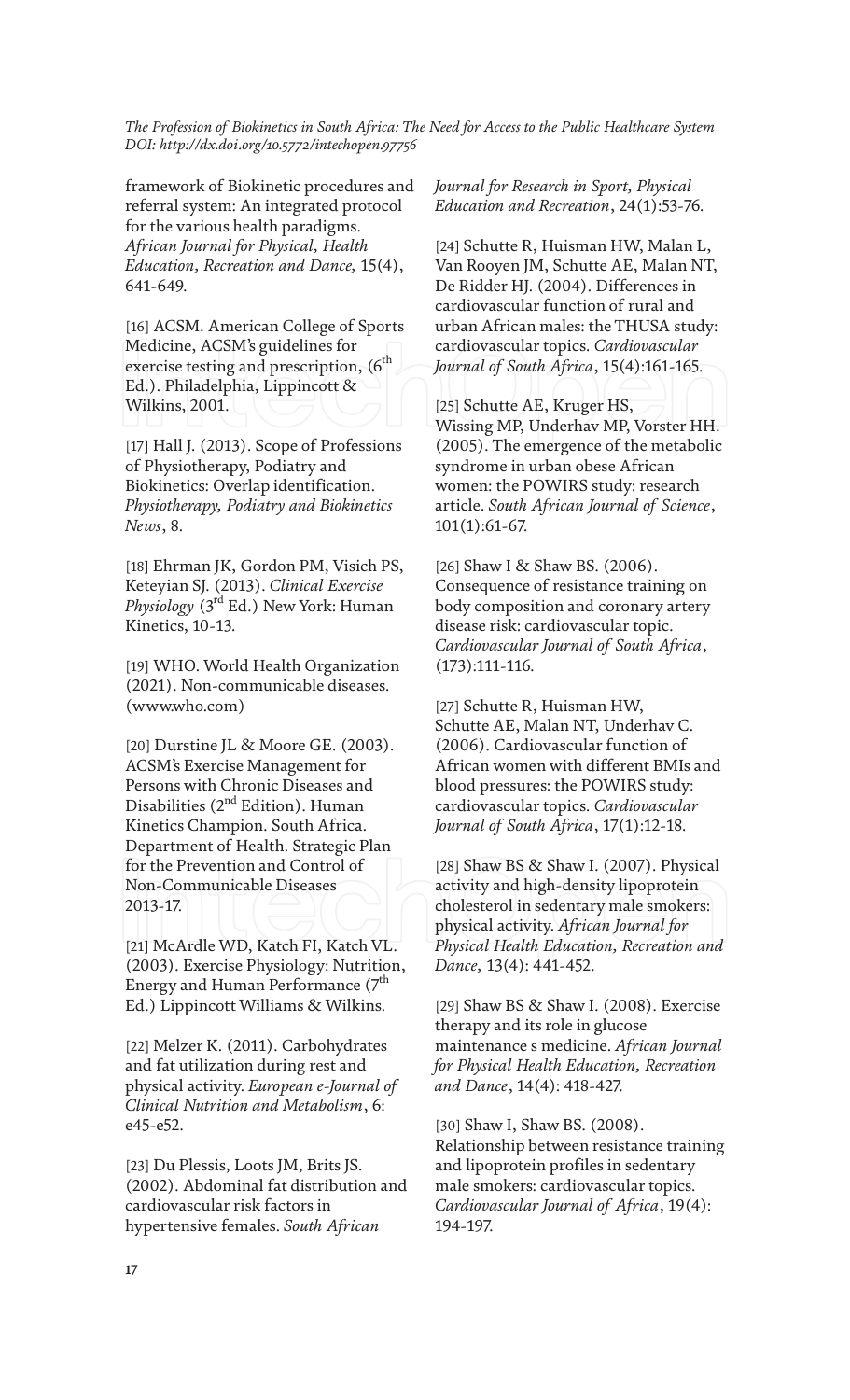[31] Shaw I, Loots JM, Lategan L, Shaw BS. (2009). Effectiveness of aerobic exercise training in improving pulmonary function in asthmatics: exercise physiology. *African Journal for Physical Health Education, Recreation and Dance*, 15(1): 150-159.

[32] Heilbrunn A. (2008). Exercise and weight loss in diabetes and coronary artery disease. *South African Journal of Diabetes*, 1(1):10-12.

[33] Moss SJ. (2009). Changes in coronary heart disease risk profile of adults with intellectual disabilities following a physical activity intervention. *Journal of Intellect Disability Research*, 53(8):735-44.

[34] Shaw BS, Shaw I, Brown GA. (2009). Resistance training and predicted risk of coronary heart disease in sedentary males: biokinetics 3(1): *African Journal for Physical Health Education, recreation and Dance,* 15(4). https://doi.org/10.4314/ajpherd. v15i4.47294.

[35] Shaw I, Shaw BS, Krasilshchikov O. (2009). Comparison of aerobic and combined aerobic and resistance training on low-density lipoprotein cholesterol concentrations in men: cardiovascular topic. *Cardiovascular Journal of Africa*, 20(5):290-295.

[36] Hoebel S, De Ridder JH, Malan L. (2010). The association between anthropometric parameters, the metabolic syndrome and microalbuminuria in black Africans: the SABPA study: cardiovascular topics. *Cardiovascular Journal of Africa*, 21(3):148-152.

[37] Shaw I, Shaw BS, Brown GA, Cilliers JF. (2010). Concurrent resistance and aerobic training as protection against heart disease: cardiovascular topics. *Cardiovascular Journal of Africa*, 21(4):196-199.

[38] Zeelie A, Moss SJ, Kruger HS. (2010). The influence of physical activity on components of metabolic syndrome and vascular function in adolescents: A Narrative Review and Physical Activity. *African Journal for Physical Health Education, Recreation and Dance*, 16(2):285-296.

[39] Zeelie A, Moss SJ, Kruger HS, Van Rooyen JM. (2010). The impact of a 10-week physical activity intervention programme on selective metabolic syndrome markers in black adolescents. *South African Journal for Research in Sport, Physical Education and Recreation*, 32(1): 147-162.

[40] Goon DT, Toriola AL, Uever JN, Wuam S, Toriola OM. (2011). Prevalence of body weight disorders among adolescent school girls in Tarka, Nigeria. *Minerva Paediatric*, 63(6):467-71.

[41] Prinsloo J, Malan L, de Ridder JH, Potgieter JC, Steyn HS. (2011). Determining the waist circumference cut off which best predicts the metabolic syndrome components in urban Africans: the SABPA study. *Experimental and Clinical Endocrinology of Diabetes*, 119(10):599-603.

[42] Botha J, Malan, L Potgieter CJ, Steyn HS, De Ridder JH. (2012). Association of waist circumference with perception of own health in urban African males and females: the Sympathetic Activity and Ambulatory Blood Pressure in Africans (SABPA) study: Diabetes Education. *Journal of Endocrinology, Metabolism and Diabetes in South Africa*, 17(2):106-112.

[43] Du Toit PJ, Kruger PE, Govender C, Henning E, Kleynhans M, Wood P, De Villers N, Fletcher L, Grant CC, Van Rooyen JM. (2012). Cardiovascular health screening among South African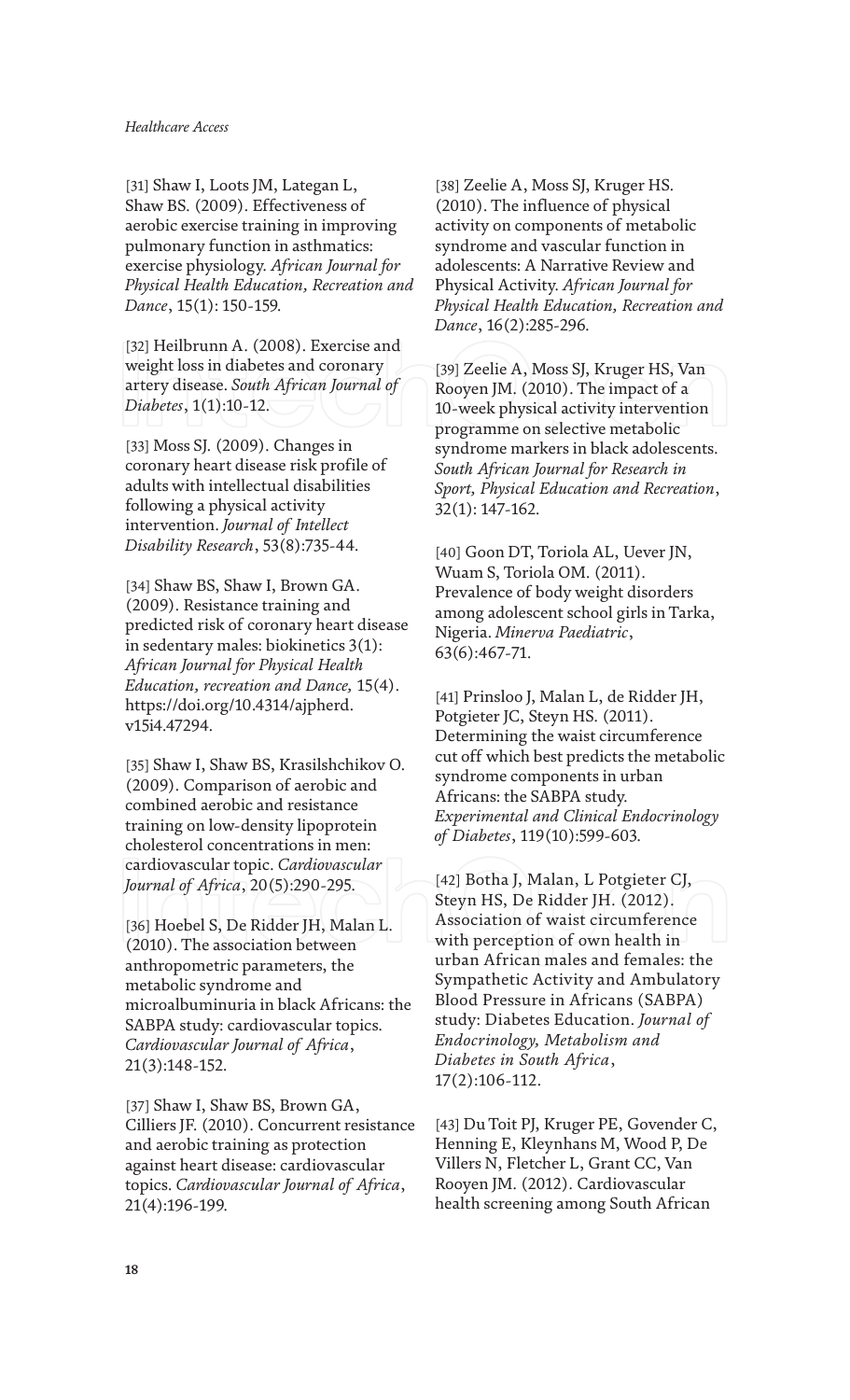students. *African Journal for Physical Health Education, Recreation and Dance*, 18(1): 159-168.

[44] Grace, JM, Wilders CJ, Strydom, GL, Ellis SM. (2012). A comparison of the effect of two intervention regimes on coronary prone executives in the South African colliery industry: original research. *Occupational Health Southern Africa*, 18(1):15-21.

[45] Grace J & Semple S. (2012). The prevalence of cardiovascular disease risk factors in normotensive, prehypertensive and hypertensive South African colliery executives. *International Journal of Occupational Medical and Environmental Health*, 25(4):375-82.

[46] Heilbrunn A. (2012). The CDE biokinetic approach to recreational activities in type 1 diabetes. *South African Journal of Diabetes*, 5(4): 25-28.

[47] Heilbrunn A. (2012). Does exercise improve or impair blood glucose control in type 1 diabetes? Report. *South African Journal of Diabetes and Vascular Disease*, 9(2):66-69.

[48] Reger PO, Kolwicz SC, Libonati JR. (2012). Acute exercise exacerbates ischemia-induced diastolic rigor in hypertensive myocardium. *Springer Plus*, (1):46.

[49] Rossouw F, Du Plessis R, Reynecke, F. (2012). Exercise compliance and health outcome in a chronic disease management programme. *African Journal for Physical Health Education, Recreation and Dance*, 18(1):77-89.

[50] Semple SJ & Johnson L. (2012). Allied health professionals and cardiometabolic disease risk screening in the workplace: a study of two companies in Darwin, Australia and physical activity. *African Journal for Physical Health Education, Recreation and Dance*, 18(1):65-74.

[51] Toriola AL, Moselakgomo VK, Shaw BS, Goon DT. (2012). Overweight, obesity and underweight in rural black South African children: original research. *South African Journal of Clinical Nutrition*, 25(2):57-61.

[52] Gradidge PJL, Constantinou D, Goldberg L. (2013). Sudden cardiac arrest risk in young athletes. *South African Journal of Sports Medicine*, 25(2):53-54.

[53] Goon DT, Toriola AL, Shaw BS, Amusa LO, Khosa B, Shaw I. (2013). Body fat percent of urban South African children: implications for health and fitness. *West Indian Medical Journal*, 62(7): 582-8.

[54] Heilbrunn, A. (2013). The CDE Biokinetic approach to safe exercise prescription in people with complications of diabetes. *South African Journal of Diabetes*, 6(1): 19-24.

[55] Mathunjwa ML, Semple SJ, du Preez C. (2013). A 10-week aerobic exercise program reduces cardiometabolic disease risk in overweight/obese female African university students. *Ethnic Disability*, 23(2):143-8.

[56] Toriola A, Moselakgomo V, Shaw B, Goon D, Anyanwu F. (2013). Are rural South African children abdominally obese? *Pakistani Journal of Medical Science*, 29(3): 740-3.

[57] Ellapen TJ, Essack FM, Thwala S, Van Heerden HJ. (2014). Coronary risk profiles among University of Kwa Zulu Natal students. *African Journal of Physiotherapy and Rehabilitative Sciences*, 6(1): 21.

[58] Mamabolo RL, Sparks M, Moss SJ, Monyeki MA. (2014). The association between dyslipidemia and anthropometric indicators in black and white adolescents residing in Tlokwe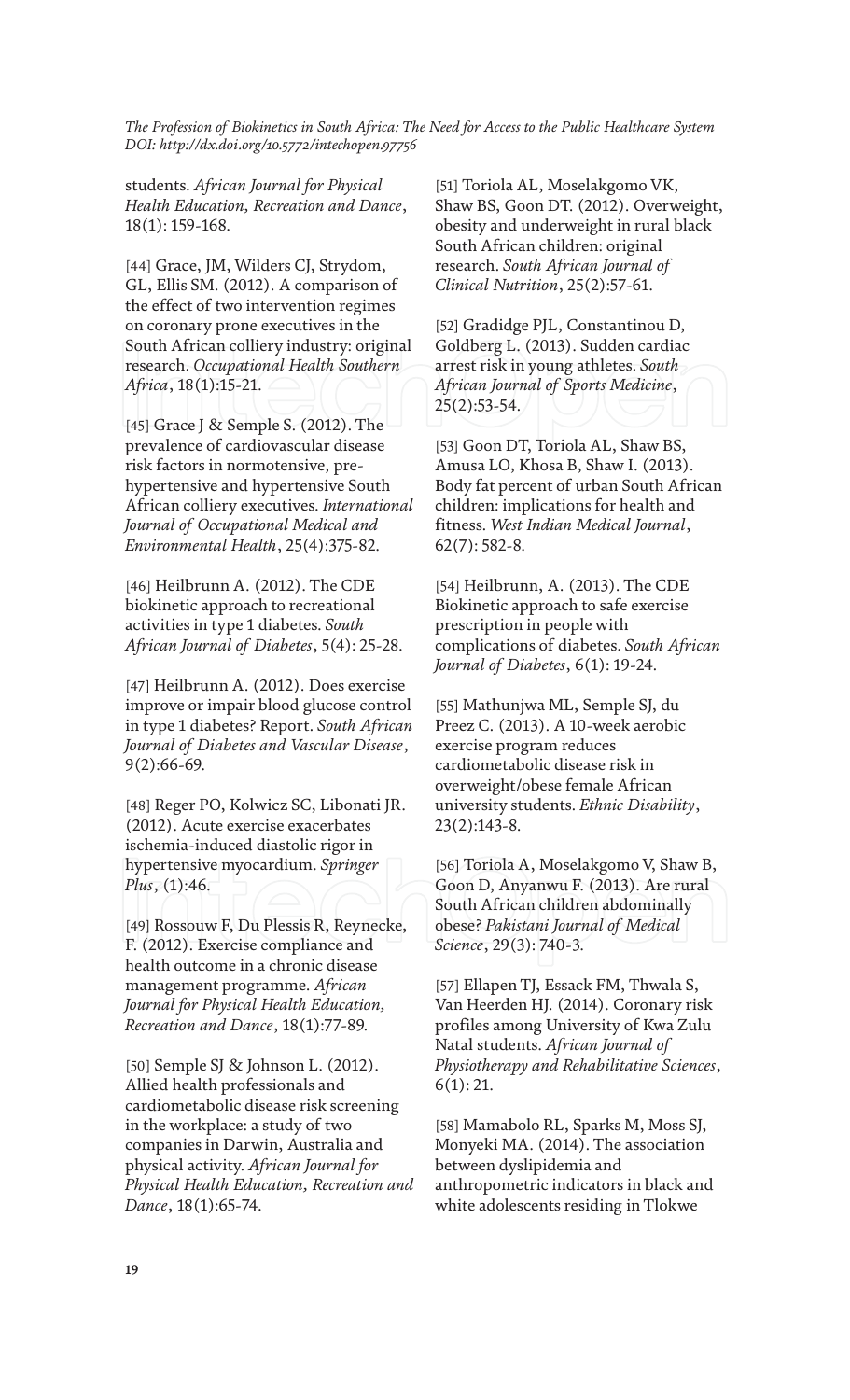Municipality, North-West Province, South Africa: the PAHL study. *African Health Science*, 14(4):929-38.

[59] Heilbrunn A, Strybos S, Mufamadi V, Flynn R. (2014). The Centre for Diabetes 'Why Weight?' weight loss and lifestyle change programme. *South African Journal of Diabetes*, 7(2): 19-23.

[60] McKersie J & Baard ML. (2014). Obesity in 7 - 10-year-old children in urban primary schools in Port Elizabeth. *South African Journal of Sports Medicine*, 26(2):55-58.

[61] Muluvhu TC, Mukoma G, Amusa LO, Goon DT. (2014). Screening for components of metabolic syndrome among corporate executives in Gauteng Province, South Africa. *African Journal for Physical Health Education, Recreation and Dance*, 20(1):388-399.

[62] Heilbrunn A & Haddow G. (2016). Why is activity essential as you get older? : living with diabetes. *Diabetes Lifestyle*, 1: 44-47.

[63] Van Rooyen L & Coopoo Y. (2017). Change in patient nutritional knowledge following coronary artery bypass graft surgery. *Health SA Gesondheid*, 22(1): 123-129.

[64] Van Rooyen L & Coopoo Y. (2017). Physical activity and lifestyle modification in the reduction of cardiovascular disease risk in coronary artery bypass graft patients. *African Journal for Physical Activity and Health Sciences*, 23(2): 336-353.

[65] Van Rooyen & Coopoo Y. (2017). Comprehensive cardiac rehabilitation and quality of life in coronary artery bypass graft patients. *SA Heart*, 14(3): 154-160.

[66] Pillay TE & Rugbeer N. (2018). Occupational cardiovascular disease risk profile and physical activity categories of university cleaners. *Occupational Health Southern Africa*, 24(4):101-104.

[67] Van Biljon A, McKune AJ, DuBose KD, Kolanisi U, Semple SJ. (2018). Do Short-Term Exercise Interventions Improve Cardiometabolic Risk Factors in Children? *Journal of Paediatric*, 203:325-329.

[68] Ellapen TJ, Broodryk A, Paul Y, Buys P. (2019). The effects of exercise on diabetes management. *South African Journal of Diabetes and Vascular Diseases*, 16(1): 40-43.

[69] Paul Y, Ellapen TJ, Barnard M, Swanepoel M, Hammill HV, Strydom GL. (2019). Are there sufficient number of exercise therapists in South Africa in order to equitably manage the non-communicable disease epidemic? *International Quarterly in Community Health Education*, 39(2): 127-132.

[70] Thaane T, Motala AA, McKune AJ. (2019). Lifestyle modification in the management of insulin resistance states in overweight/obesity: the role of exercise training. *Journal of Endocrinology, Metabolism and Diabetes in South Africa*, 24(2) 65-69.

[71] Ellapen TJ, Barnard M, Strydom GL, Masime KM, Paul Y. (2020). Comparison between the noncommunicable diseases mortality rates between 2010 and 2016 of selected South African countries. *International Quarterly in Community Health Education*. http://www. doi:10.1177/0272684X2091658

[72] Hene N, Wood P, Schwellnus M, Jordaan E, Laubscher RJ. (2021). High Prevalence of Non-Communicable Diseases Risk Factors in 36,074 South African Financial Sector Employees: A Cross-Sectional Study. *Occupational Environmental Medicine*, 63(2):159-165.